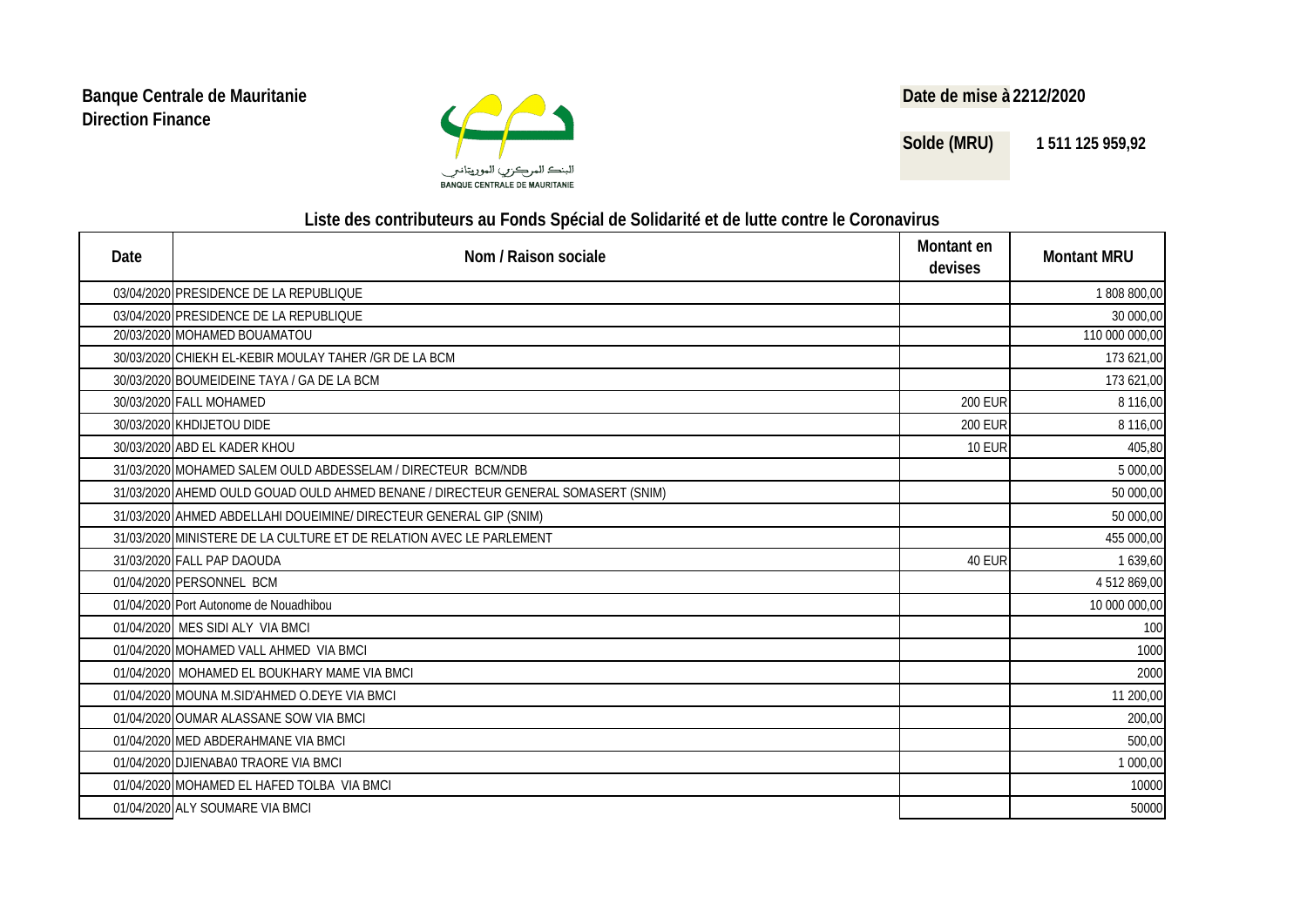|                 | 01/04/2020 Tewfigh EL ECHEHEB VIA BIM                                                       | 20 000,00     |
|-----------------|---------------------------------------------------------------------------------------------|---------------|
|                 | 01/04/2020 TIYIB MOHAMED VADEL VIA BEA                                                      | 1 000 000,00  |
|                 | 01/04/2020 CHEIKH BEN AWF VIA BEA                                                           | 1 000,00      |
|                 | 01/04/2020 ABDEL KADER MOHAMED                                                              | 20 000,00     |
|                 | 01/04/2020 MOHAMED TAYA                                                                     | 100 000,00    |
|                 | 01/04/2020 ELMOUJHTAR KLHLIVE VIA ABM                                                       | 200 000,00    |
|                 | 01/04/2020 OUMAR ABDI VIA ABM                                                               | 200 000,00    |
|                 | 01/04/2020 MOHAMED ELGHEITH HADRAMI VIA ABM                                                 | 200 000,00    |
|                 | 01/04/2020 MATTEL VIA GBM                                                                   | 5 000 000,00  |
|                 | 01/04/2020 MED LEMINE ABIDINE                                                               | 200 000,00    |
|                 | 01/04/2020 DOCTEUR SIDI MED GHABER                                                          | 300 000,00    |
|                 | 01/04/2020 CONSEIL CONSTITUTIONNEL                                                          | 100 000,00    |
|                 | 01/04/2020 SIDATI CHEICK AHMED AICHA                                                        | 43 000,00     |
|                 | 01/04/2020 NAHAH MOCTAR AWA                                                                 | 10 750,00     |
|                 | 01/04/2020 SIDI ABDEL AHMED TALEB JEDOU                                                     | 10 750,00     |
|                 | 01/04/2020 YACOUB AHMED EL ALEM                                                             | 4 300,00      |
|                 | 01/04/2020 EL HOUSSEN BILAL                                                                 | 4 300,00      |
|                 | 01/04/2020 MED SALEM AHMED                                                                  | 4 300,00      |
|                 | 01/04/2020 MOCTAR MAMI                                                                      | 4 300,00      |
|                 | 01/04/2020 DAOUD HEMED                                                                      | 4 300,00      |
|                 | 01/04/2020 KHALED HEMEYDA                                                                   | 4 300,00      |
|                 | 01/04/2020 MOULAYE MELAININE                                                                | 100 000,00    |
|                 | 01/04/2020 GROUPE SAFE LIN E DUBAI UAE                                                      | 500 000,00    |
|                 | 01/04/2020 MOHAMED MAFOUDH CHEICK MOUSTAPHA/ AMBASSADEUR AU YEMEN                           | 40 000,00     |
|                 | 01/04/2020 MOHAMED SAAD BOUH KHALED / COMPTABLE AMBASSADE AU YEMEN                          | 20 000,00     |
|                 | 01/04/2020 MOHAMED LEMINE MOHAMED ABDELLAHI /1ER CONSEILLER AMBASSADE AU YEMEN              | 10 000,00     |
|                 | 01/04/2020 MOHAMED BABBE EL GOTH / AGENT LOCAL AMBASSADE AU YEMEN                           | 4 000,00      |
|                 | 01/04/2020 BELKHEIR BARKE / PRESIDENT AROTR                                                 | 100 000,00    |
|                 | 01/04/2020 MOHAMED YAHYA HORMA                                                              | 30 000,00     |
|                 | 01/04/2020 MOHAMED LEMINE HALESS / PRESIDENT MECANISME NATIONAL DE PREVENTION DE LA TORTURE | 100 000,00    |
|                 | 01/04/2020 MOHAMED MAHMOUD BOUASSRIA /DELGUE GENERAL                                        | 170 000,00    |
| 02/04/2020 UNPM |                                                                                             | 94 571 932,00 |
|                 | 02/04/2020 BRAHIM FALL MOHAMED MBARECH DG DE LA STE BACS DE MAUTITANIE                      | 20 000,00     |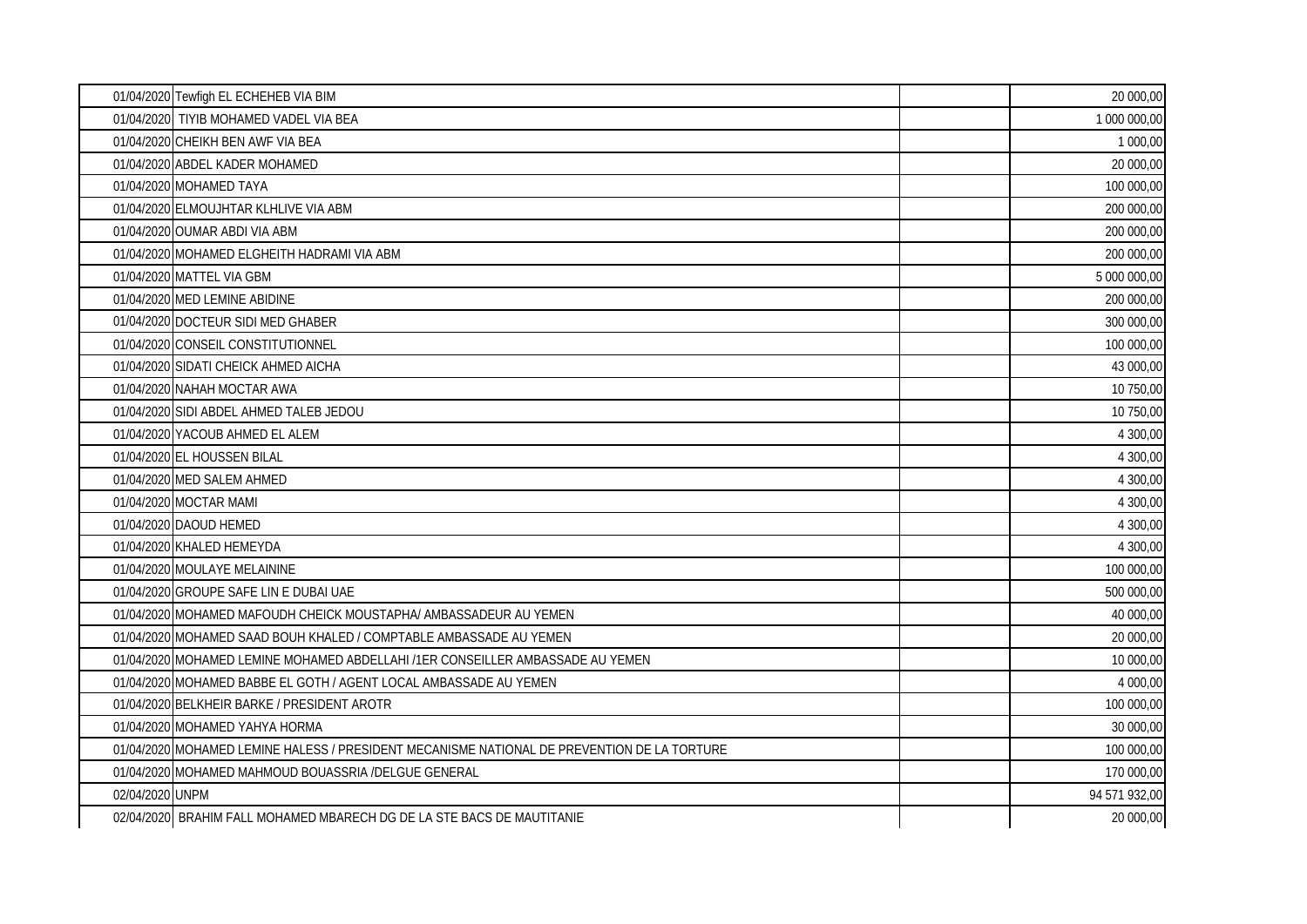|                | 02/04/2020 Moctar ould bouzevra                                              | 10 000,00     |
|----------------|------------------------------------------------------------------------------|---------------|
|                | 02/04/2020 AHMEDOU TIDDJANI THIAM PRESIDENT DE L'AUTORITE DE LA ZONE FRANCHE | 100 000,00    |
|                | 02/04/2020 SIDI MOHAMED BOUBACAR BOUSSALEF VIA BCI                           | 100 000,00    |
|                | 02/04/2020 MOHAMED OULD BOUDIDE VIA BCI                                      | 50 000,00     |
|                | 02/04/2020 MOHAMED LEMINE BELLAHI VIA BCI                                    | 5 000,00      |
|                | 02/04/2020 MOHAMEDOU YOUSSOUF DIAGANA/ CDD                                   | 100 000,00    |
|                | 02/04/2020 MOUHAMEDEN CHEIKH ABDELLAHI/CDD                                   | 60 000,00     |
|                | 02/04/2020 MOHAMED ABDOULLAH BA SISI MOHAMED/CDD                             | 10 000,00     |
|                | 02/04/2020 ELY MOHAMED MINI/CDD                                              | 10 000,00     |
|                | 02/04/2020 MAD MOHAMED BOUZOUMA/CDD                                          | 10 000,00     |
|                | 02/04/2020 MOHAMED EL MOCTAR MED ZEIN TALEB SID'AHMED/CDD                    | 10 000,00     |
|                | 02/04/2020 ISSA ADAMA BA/CDD                                                 | 5 000,00      |
|                | 02/04/2020 LALLA RACHID SALEH/CDD                                            | 10 000,00     |
|                | 02/04/2020 HENNOUNE BOUNA EBEIDELLA/CDD                                      | 5 000,00      |
|                | 02/04/2020 OUMAR HAMET SOUMARE/CDD                                           | 5 000,00      |
|                | 02/04/2020 N'DIAYE HASSANE DIENG/CDD                                         | 2 000,00      |
|                | 02/04/2020 MAAROUF BELLA MOHAMED BRAHIM/CDD                                  | 2 000,00      |
|                | 02/04/2020 ABDELLAHI YAHYE MOHAMED MOHAMED SALEH/CDD                         | 2 000,00      |
|                | 02/04/2020 ABDERHMANE BRAHIM BEDDE/CDD                                       | 2 000,00      |
|                | 02/04/2020 LALIYA MAMADOU CAMARA/CDD                                         | 2 000,00      |
|                | 02/04/2020 HORMA MOUSTAPHA BOURAYA/CDD                                       | 2 000,00      |
|                | 02/04/2020 HAMADI AHMED AMAR/CDD                                             | 200,00        |
|                | 02/04/2020 JEMAL AHMED SOW/CDD                                               | 200,00        |
|                | 02/04/2020 MAURITEL                                                          | 25 000 000,00 |
|                | 02/04/2020 SIDIKOU MAMAN SAMBO VIA ABM                                       | 200 000,00    |
|                | 02/04/2020 SAADNA TALEB VIA BAMIS                                            | 5 000,00      |
|                | 02/04/2020 NASR ASSURANCE VIA BAMIS                                          | 76 300,00     |
|                | 02/04/2020 MOULAYE AH                                                        | 500,00        |
|                | 02/04/2020 OUSMANE TA                                                        | 1 000,00      |
|                | 02/04/2020 BRAHIM AHM                                                        | 100 000,00    |
| 02/04/2020 SGM |                                                                              | 5 000 000,00  |
|                | 02/04/2020 HACHEM ABD SELAM HACHEM VIA BIM                                   | 3 000,00      |
|                | 02/04/2020 SPTP VIA GBM                                                      | 500 000,00    |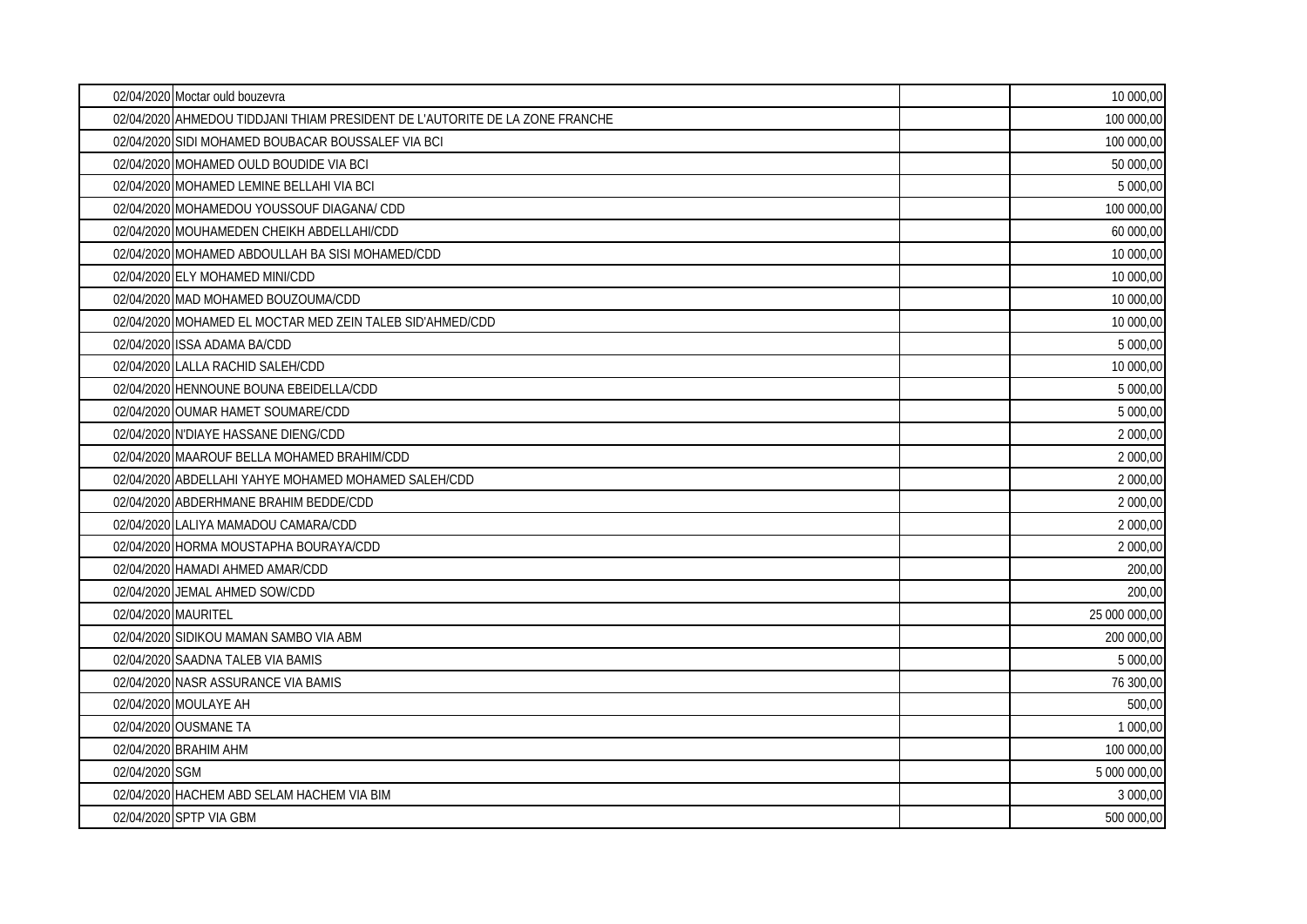|                  | 02/04/2020 PERSONNEL CHAMBRE DE COMMERCE VIA TRESOR                                           | 832 836,00     |
|------------------|-----------------------------------------------------------------------------------------------|----------------|
|                  | 02/04/2020 AMADOU TIJANE SY VIA BMCI                                                          | 400,00         |
|                  | 02/04/2020 MED LEMINE O MED ABDE VIA BMCI                                                     | 500,00         |
|                  | 02/04/2020 CHEIBANY CAMARA VIA BMCI                                                           | 2 000,00       |
|                  | 02/04/2020 MAHFOUDH O AHMEDOU MAHMO VIA BMCI                                                  | 20 000,00      |
|                  | 02/04/2020 MR MOHAMED BOUBRIK (DG-ABM)                                                        | 210 000,00     |
|                  | 02/04/2020 MR TAREK MEKOUAR (AUDITEUR-ABM)                                                    | 20 000,00      |
|                  | 02/04/2020 MR MOKHTAR (DGA-ABM)                                                               | 50 000,00      |
|                  | 02/04/2020 MR SIDI MOHAMED MOULAYE ABDELLAHI (SG-ABM)                                         | 20 000,00      |
|                  | 02/04/2020 SAMBA SALEM MBAREK                                                                 | 50 000,00      |
|                  | 02/04/2020 ALLIANCE DE FEMMES TAAHOUDATI/UPR                                                  | 100 000,00     |
|                  | 02/04/2020 MOHED EL MOCTAR MAAROUVE CHEIKH ABDELLAHI SAHIB CHEIKH BRAHIM                      | 13 000,00      |
|                  | 02/04/2020 PERSONNEL ARTOR                                                                    | 265 716,00     |
|                  | 03/04/2020 PERSONNEL PORT .AUTONOME DE .NOUADHIBOU                                            | 465 008,00     |
|                  | 03/04/2020 ZONE FRANCHE DE NOUADHIBOU                                                         | 3 000 000,00   |
|                  | 03/04/2020 PERSONNEL DE LA SNIM                                                               | 4 086 782,83   |
|                  | 03/04/2020 MED MAHMOUD O/ AHMED OULD SIDI YAHYE SG DU MINISTERE DE L'ENFANCE ET DE LA FAMILLE | 50 000,00      |
|                  | 03/04/2020 SIDI OULD SALEM MINISTRE DE L'ENSEIGNEMENT SUPERIEUR                               | 178 000,00     |
|                  | 03/04/2020 SID'AHMED BABA SALECK                                                              | 100 000,00     |
|                  | 03/04/2020 SIDI MAOULOUD OULD BRAHIM SG DU MINISTERE DE L'ENSEIGNEMENT SUPERIEUR              | 50 000,00      |
|                  | 03/04/2020 SADFY OULD SIDI MOHAMED SG DU MINISTERE EQUIPEMENT ET DU TRANSPORT                 | 50 000,00      |
|                  | 03/04/2020 BANQUE CENTRALE DE MAURITANIE                                                      | 212 760 151,00 |
|                  | 03/04/2020 PERSONNEL DE LA CDD (CONTRIBUITION PARTIELLE)                                      | 147 000,00     |
| 03/04/2020 SOMIR |                                                                                               | 200 000,00     |
|                  | 03/04/2020 AUTORITE DE REGULATION                                                             | 20 000 000,00  |
|                  | 03/04/2020 CONSEIL NATIONAL DE REGULATION                                                     | 500 000,00     |
|                  | 03/04/2020 PERSONNEL DE LA CDD (CONTRIBUITION PARTIELLE)                                      | 81 700,00      |
|                  | 03/04/2020 SMAGEC-TP SA / Mohamed Abdellahi HAWBOTT VIA BPM                                   | 300 000,00     |
|                  | 03/04/2020 Abdellahi Elimane DIALLO/ salarié BPM VIA BPM                                      | 200,00         |
|                  | 03/04/2020 Abdellahi Elimane DIALLO/ salarié BPM VIA BPM                                      | 800,00         |
|                  | 03/04/2020 Mohamed Ilyas TAKI/ Salarié BPM VIA BPM                                            | 100,00         |
|                  | 03/04/2020 MAURIBOIS                                                                          | 1 000 000,00   |
|                  | 03/04/2020 SEYDNA ALI SIDI EL JEILANY                                                         | 100 000,00     |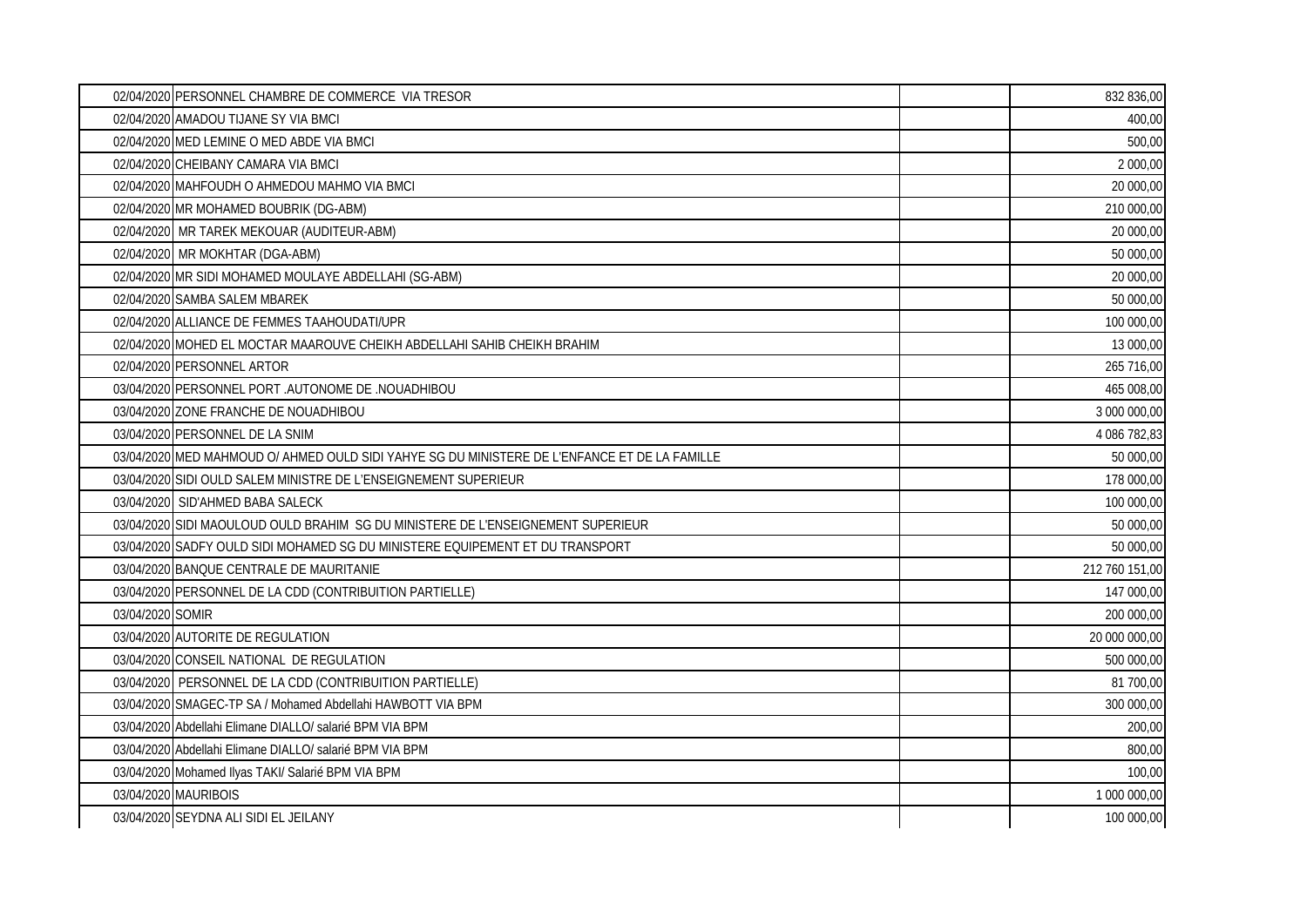| 03/04/2020 LAA MEDE OUMAR                  | 50 000,00    |
|--------------------------------------------|--------------|
| 03/04/2020 ABDELLAHI SALEM ZEIN            | 10 000,00    |
| 03/04/2020 AHMED BEDDAD                    | 5 000,00     |
| 03/04/2020 MED ABDELLAHI MED SALEM         | 5 000,00     |
| 03/04/2020 MOUSTAPHA ABDELLAHI             | 5 000,00     |
| 03/04/2020 MED TIJANI                      | 5 000,00     |
| 03/04/2020 MED ABDERRAHMANE SABAR          | 1 500 000,00 |
| 03/04/2020 MOUSTAPHA ABDELLAHI ELY SALEM   | 5 000,00     |
| 03/04/2020 SIDI MOHAMED CHEICK ABDALLAHI   | 186 700,00   |
| 03/04/2020 MED IDRISS HORMA BEBANA         | 5 000,00     |
| 03/04/2020 EL MOKHTAR AHMED                | 5 000,00     |
| 03/04/2020 SIDI DAH SIDI BOUNE             | 5 000,00     |
| 03/04/2020 ABDELLAHI SABAH                 | 5 000,00     |
| 03/04/2020 MEHAMEDEN BABAH HELLE           | 5 000,00     |
| 03/04/2020 ABDELLAHI BAMBA                 | 5 000,00     |
| 03/04/2020 JAAFAR SID MED BELLAL           | 5 000,00     |
| 03/04/2020 AHMEDOU ABDELLAHI DAH           | 5 000,00     |
| 03/04/2020 DJIBRIL BRAHIM SYLLA            | 5 000,00     |
| 03/04/2020 ABDERHMANE AHMED AMHAME         | 5 000,00     |
| 03/04/2020 MED ABDOU EKBAD                 | 5 000,00     |
| 03/04/2020 MED ABDERRAHMANE TALEB TOLBA    | 5 000,00     |
| 03/04/2020 MED BOUYE MED EL HAFEDH ZEIN    | 5 000,00     |
| 03/04/2020 CHEICH SIDI AHMED AHMED         | 5 000,00     |
| 03/04/2020 MED ELMOCTAR MED MAHMOUD KATRY  | 5 000,00     |
| 03/04/2020 ABDELLAHI MED VADEL RAGHANI     | 5 000,00     |
| 03/04/2020 MED YAHYA IZID BIH              | 2 000,00     |
| 03/04/2020 AHMED BEZEID MED MAHMOUD        | 2 000,00     |
| 03/04/2020 MED MAHMOUD MED MAHFOUDH        | 5 000,00     |
| 03/04/2020 ABDELLAI AHMED                  | 5 000,00     |
| 03/04/2020 KALIFA KATTRI HMADY             | 50 000,00    |
| 03/04/2020 MOHAMEDISHAG SAAD SID'ALAMINE   | 50 000,00    |
| 03/04/2020 COMMUNAUTE MAURITANIENNE GAMBIE | 1 072 000,00 |
| 06/04/2020 MOHAMED JEILANY                 | 1 000 000,00 |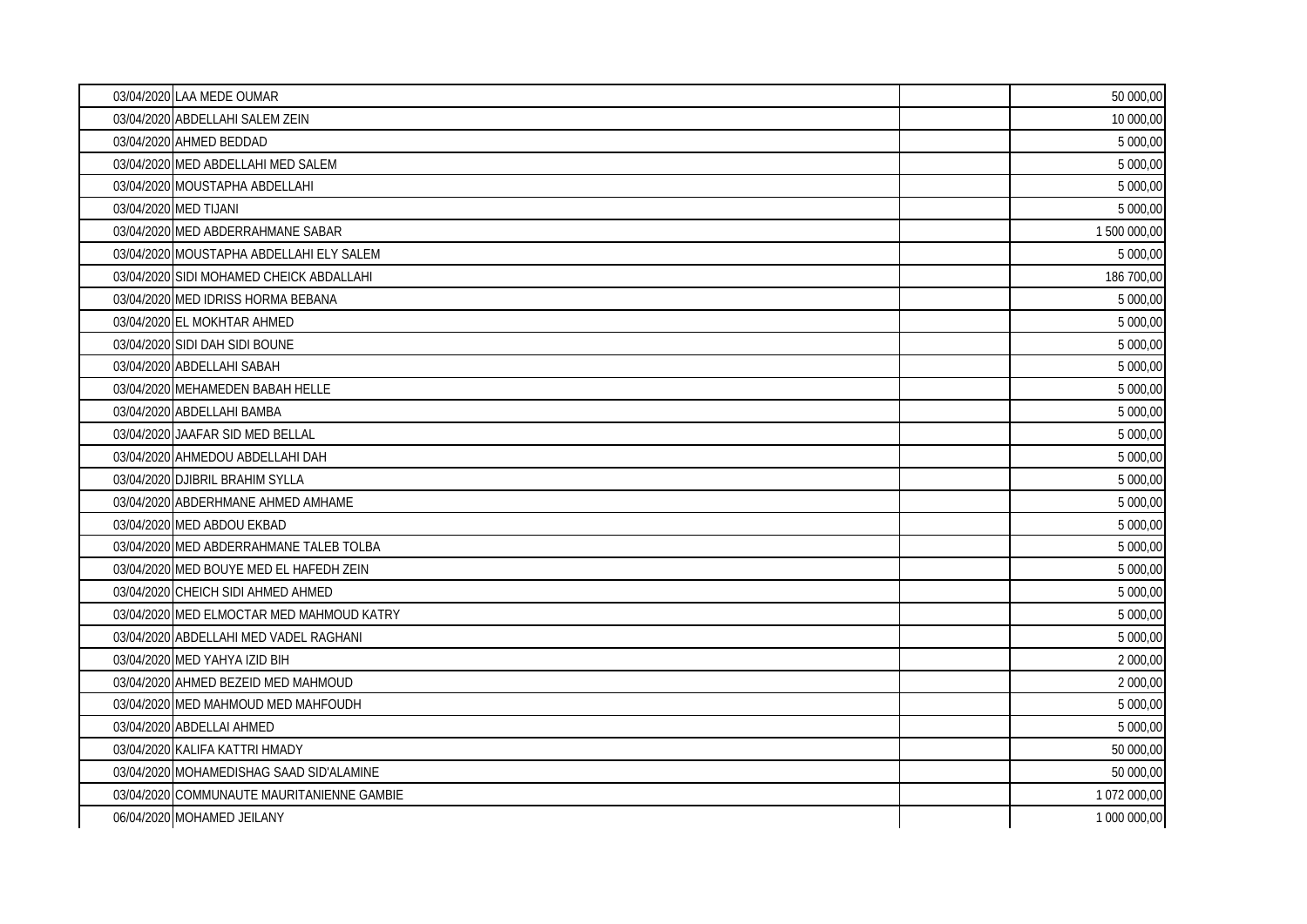| 06/04/2020 MOHAMEDEN DG DU BUDGET                                                      |                 | 50 000,00     |
|----------------------------------------------------------------------------------------|-----------------|---------------|
| 06/04/2020 YACOUB AHMED AICHA TRESORIER GENERAL DE LA REPUBLIQUE                       |                 | 50 000,00     |
| 06/04/2020 MOCTAR O. AHMED ELI SG MINISTERE DES FINANCES                               |                 | 50 000,00     |
| 06/04/2020 MOHAMED AHMEDOU JEIREB                                                      |                 | 50 000,00     |
| 06/04/2020 DAMANE ASSURANCES                                                           |                 | 2 000 000,00  |
| 06/04/2020 SOULEIMANE HAROUNE C SO DIRECTEUR GENERAL DES DOMAINES ET DU PATRIMOINE     |                 | 50 000,00     |
| 06/04/2020 BA ABDOULAYE MAMADOU DG DE SONADER                                          |                 | 50 000,00     |
| 06/04/2020 SOCIETE MAURITANIENNE DE SECURITE PRIVEE                                    |                 | 1 000 000,00  |
| 06/04/2020 TOURAD MENE ABDEL BAGHI DG DE LA SMHPM                                      |                 | 100 000,00    |
| 06/04/2020 PERSONNEL DE LA SMHPM                                                       |                 | 889 849,00    |
| 06/04/2020 IBRAHIMA ELIMANE KANE AU FONDS DE SOLIDARITE; COVID-19                      |                 | 5 000,00      |
| 06/04/2020 Personnel de l'EPBR (Ets Portuaire de la Baie du Repos)                     |                 | 252 750.00    |
| 06/04/2020 CHINGUITEL                                                                  |                 | 10 000 000,00 |
| 06/04/2020 EL MOCTAR OULD CHEIKH (DG DELA SOCIETE TAMWIN-SARL)                         |                 | 50 000,00     |
| 06/04/2020 SEPCO INDUSTRIE                                                             |                 | 2 000 000,00  |
| 06/04/2020 BRAHIM MED LEMINE SIDI NAVEE                                                |                 | 10 000,00     |
| 06/04/2020 AGENCE ALGHAYRA MOKTAR VIA BMCI                                             |                 | 100,00        |
| 06/04/2020 MIASS AMADOU VIA BMCI                                                       |                 | 500,00        |
| 06/04/2020 NGAIDE SAMBA VIA BMCI                                                       |                 | 1 000,00      |
| 06/04/2020 MED YENGE ABDWA VIA BMCI                                                    |                 | 1 000,00      |
| 06/04/2020 AHMED VIA BMCI                                                              |                 | 2 000,00      |
| 06/04/2020 MOULAY IDRISS ABASS VIA BMCI                                                |                 | 50 000,00     |
| 06/04/2020 BA IBRAHIMA VIA BMCI                                                        |                 | 200 000,00    |
| 06/04/2020 SOS MEDECINS MAURITANIE                                                     |                 | 20 000,00     |
| 06/04/2020 SIDI MOHAMED MOHAMED EL AZIZ VIA BMI                                        |                 | 10 000,00     |
| 06/04/2020 PERSONNEL DE L'ERRT VIA BMI                                                 |                 | 91 000,00     |
| 06/04/2020 KERKOUB MED EL MOCTAR                                                       |                 | 100 000,00    |
| 06/04/2020 ABDI ISSELMOU (ETS TAWFIK) AG ENTREPRISE VIA BMCI                           |                 | 100 000,00    |
| 06/04/2020 HAMOUD NEBAGHA VIA BMCI                                                     |                 | 10 000,00     |
| 06/04/2020 KHADJETOU AHMED VIA BMCI                                                    |                 | 200,00        |
| 06/04/2020 STE AZAWAD AL FATA MOHAMED VIA BMCI                                         |                 | 500 000,00    |
| 06/04/2020 MAROINI ABOUBAKR                                                            | <b>4000 EUR</b> | 162 840,00    |
| 06/04/2020 PERSONNEL DE L'ETS DES TRAVAUX EN MATERIELS LOCAUX / MINISTERE DE L'HABITAT |                 | 243 000,00    |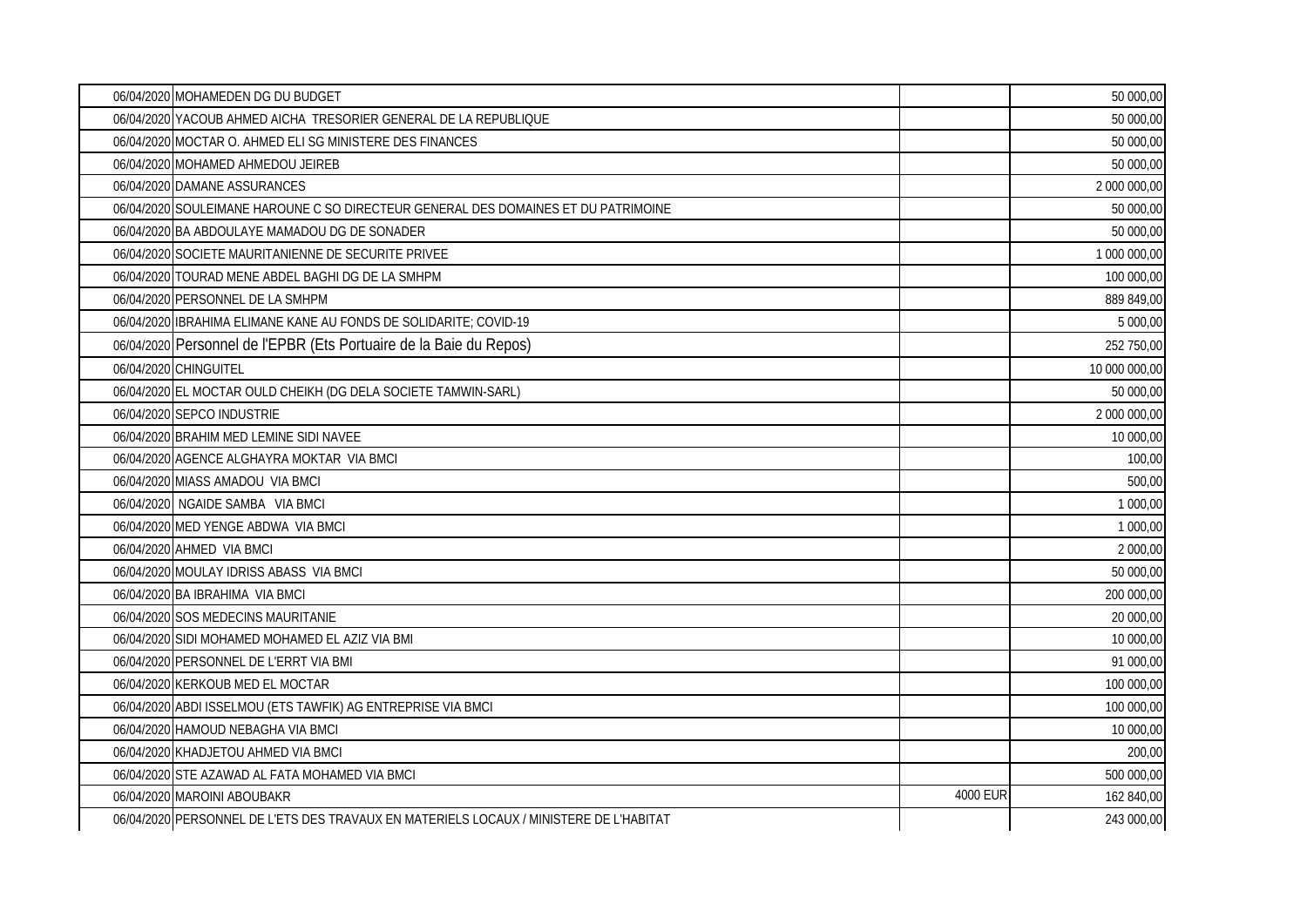| 06/04/2020 SOCIETE NATIONALE ISKAN                                                  |          | 116 000,00   |
|-------------------------------------------------------------------------------------|----------|--------------|
| 06/04/2020 AGENCE DE DEVELOPPEMENT URBAIN                                           |          | 116 300,00   |
| 06/04/2020 PERSONNEL MINISTERE DE L'HABITAT ET DE L'URBANISME                       |          | 604 500,00   |
| 06/04/2020 HASNNY LEFGHIH                                                           |          | 10 000,00    |
| 06/04/2020 MED YAHYA AHMED GHADI                                                    |          | 10 000,00    |
| 06/04/2020 BRAHIM KHANE                                                             |          | 10 000,00    |
| 06/04/2020 OUMKLTOUM MED SALECK / DGA SOMELEC                                       |          | 30 000,00    |
| 06/04/2020 MOHAMED VALL OULD EL ALEM - TUNIS                                        |          | 60 000,00    |
| 06/04/2020 SID'AHMED OULD BOUH - TUNIS                                              |          | 60 000,00    |
| 06/04/2020 NIANG DJIBRIL HAMADY                                                     |          | 100 000,00   |
| 07/04/2020 SOCIETES DE TRANSPORT                                                    |          | 191 000,00   |
| 07/04/2020 COMITE OLYMPIQUE ET SPORTIF DE LA MIE                                    |          | 100 000,00   |
| 07/04/2020 BA HALIMA YAYA SG DU MINISTERE DE LA SANTE                               |          | 50 000,00    |
| 07/04/2020 Bowba Mint El Khaless, SG de l'Autorité de la Zone Franche NDB           |          | 50 000,00    |
| 07/04/2020 Md Lemine Ould Guig, SG-Adjoint de Ligue des Pays Arabes                 |          | 40 670,00    |
| 07/04/2020 El Moctar Ould Chadli, Représentant Régional UPU - Egypte (Nations Unis) |          | 40 670,00    |
| 07/04/2020 GROUPE MED O/ KERKOUB VIA BMI                                            |          | 1 000 000,00 |
| 07/04/2020 Président de L'ARMP VIA SGM                                              |          | 100 000,00   |
| 07/04/2020 KANE ABDOUL THIADIEL AG TVZ II VIA BMCI                                  |          | 20 000,00    |
| 07/04/2020 Mohamed Mohamed SALEM EL JEILANY VIA BIM                                 |          | 1 000 000,00 |
| 07/04/2020 Joumani HAMDI ABDELLA VIA BIM                                            |          | 300 000,00   |
| 07/04/2020 SAMBA BA                                                                 | 1200 USD | 44 856,00    |
| 07/04/2020 MED MAHMOUD BEYA - AMBASSADEUR A OMAN                                    |          | 37 200,00    |
| 07/04/2020 CHEICK EL HADRAMIE CHEICK EBI MAALY -CONSEILLER A L'AMBASSADE MIE A OMAN |          | 11 260,00    |
| 07/04/2020 ABOUBECRINE BOUNA CONSEILLER A L'AMBASSADE DE LA MIE A OMAN              |          | 11 260,00    |
| 07/04/2020 MOUSTAPHA SIDI MED MAHMOUD - CONSEILLER A L'AMBASSADE DE LA MIE A OMAN   |          | 11 260,00    |
| 07/04/2020 MED AHMED BABOU-CONSEILLER A L'AMBASSADE EN EGYPTE                       |          | 8 150,00     |
| 07/04/2020 TALEB KHYAR ABDI SALEM EBABY                                             |          | 60 000,00    |
| 07/04/2020 MED AMAR -DG ALESCO EN TNUSIE                                            |          | 60 000,00    |
| 07/04/2020 MOHAMED EL MOUSTAPHA LIMAM CHAAVI                                        |          | 5 000 000,00 |
| 07/04/2020 MR DY OULD ZEIN MINISTRE DU DEVELOPPEMENT RURAL                          |          | 170 000,00   |
| 07/04/2020 MOHAMED EL MOCTAR EL MOUSTAPHA                                           |          | 20 000,00    |
| 07/04/2020 DIPLOMES CHOMEURS SPECIALISES EN SCIENCE DE CHARIAA                      |          | 5 000,00     |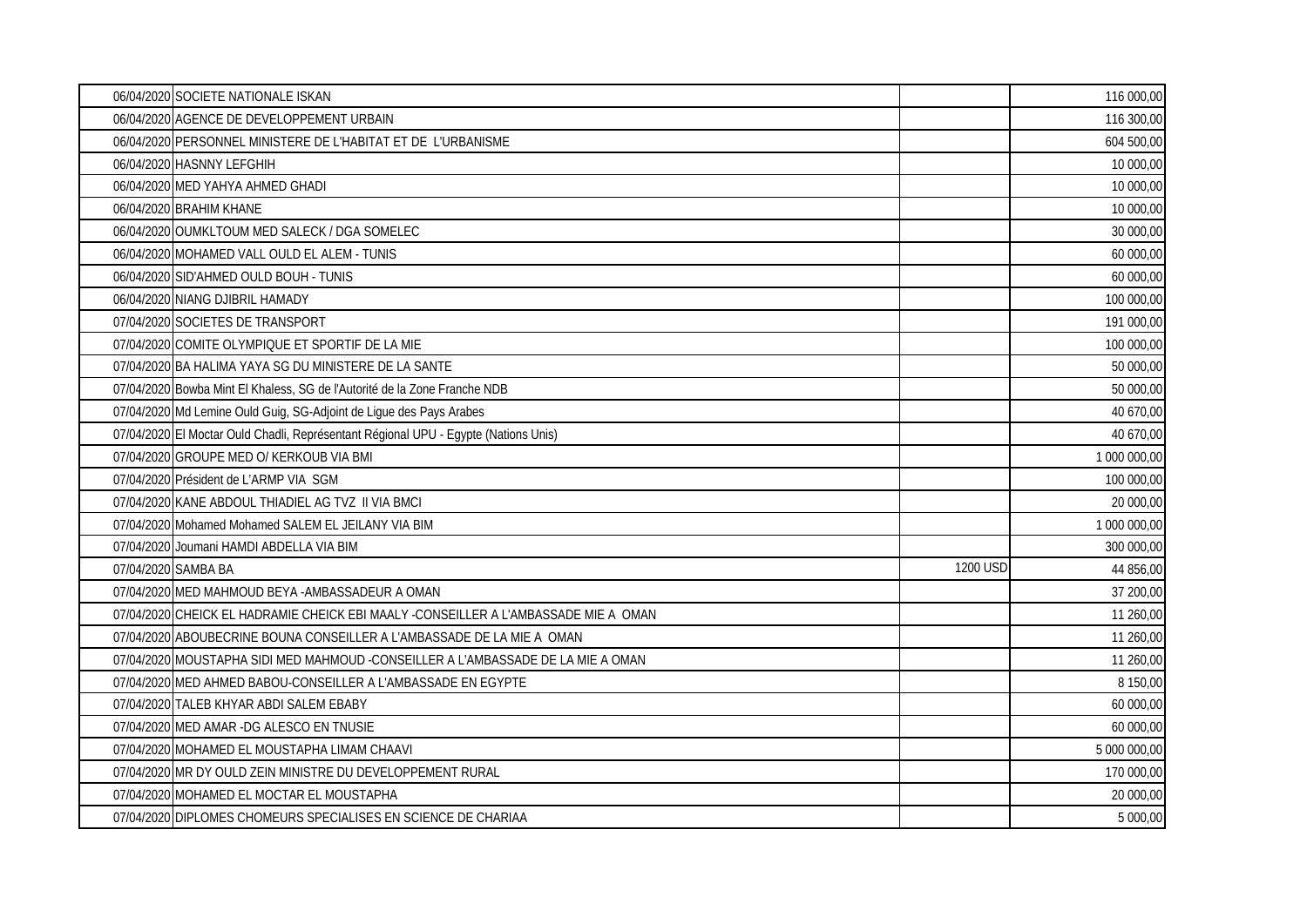| 07/04/2020 SIDI ALY SIDI ALI - AMBASSADE MIE EN ARABIE SAOUDITE                       | 20 000,00    |
|---------------------------------------------------------------------------------------|--------------|
| 07/04/2020 OUMAR MOHAMED BABOU-AMBASSADE MIE EN ARABIE SAOUDITE                       | 10 000,00    |
| 07/04/2020 SIDI MOHAMED MAROUD-AMBASSADE MIE EN ARABIE SAOUDITE                       | 10 000,00    |
| 07/04/2020 TALEB EL MOCTAR EL MOUCHTEBA                                               | 10 000,00    |
| 07/04/2020 ISMAIL MOHAMED AHMED -AMBASSADE MIE EN ARABIE SAOUDITE                     | 10 000,00    |
| 07/04/2020 ABDERRAHMANE DADDAH - AMBASSADE MIE EN ARABIE SAOUDITE                     | 10 000,00    |
| 07/04/2020 AHMED SIDELEMINE AME MOHAMED - CONSEILLER A JEDDAH                         | 9 300,00     |
| 07/04/2020 ABDELLA AFFE - CONSEILLER A JADDA                                          | 9 300,00     |
| 07/04/2020 MOHAMED ABDOUL YI CONSEILLER A JEDDAH                                      | 10 000,00    |
| 07/04/2020 AHMED ABDELLAHI - CONSEILLER A JEDDAH                                      | 5 000,00     |
| 07/04/2020 HOUMEID O/ BEODEIL- BMICE-TUNISIE                                          | 15 000,00    |
| 07/04/2020 MOHAMED GUELAY- LE CAIRE                                                   | 8 500,00     |
| 07/04/2020 MOHAMED MAHMOUD MOHAMED LEMINE-CONSEILLER A JEDDAH                         | 9 300.00     |
| 07/04/2020 LEMINE SIDI MOHAMED-CONSEILLER A JEDDAH                                    | 5 000,00     |
| 07/04/2020 HAMOUD AHMED SALEM RAR-CONSEILLER A JEDDAH                                 | 5 000,00     |
| 07/04/2020 MOHAMED SALECK CHITTA-CONSEILLER A JEDDAH                                  | 5 000,00     |
| 07/04/2020 MOHAMED SID'AHMED - CONSEILLER A JEDDAH                                    | 5 000,00     |
| 07/04/2020 PARTICIPATION DES CADRES DU MINISTERE DE LA PECHE ET DE LEURS INSTITUTIONS | 2 094 500,00 |
| 07/04/2020 SIDI MAYOUF-DG-MIB                                                         | 100 000,00   |
| 07/04/2020 AHMED SEMIYOU                                                              | 20 000,00    |
| 07/04/2020 BOUBAKAR TOURE-CONSULAT A JEDDAH                                           | 1860,00      |
| 07/04/2020 SIDNA ABDEL JEBAR-CONSULAT A JEDDAH                                        | 1860,00      |
| 07/04/2020 SAMBA EKHTANITE - AMBASSADE RIYADH                                         | 1860,00      |
| 07/04/2020 AMBASSADE MIE A NIAMEY                                                     | 94 870,00    |
| 07/04/2020 MEHLE AHMED TALEBNE -OCI JEDDAH                                            | 30 690,00    |
| 07/04/2020 MEDENE MED SIDIYA OCI JEDDAH                                               | 46 500,00    |
| 08/04/2020 ABDEL AZIZ OULD DAHI MINISTRE DE L'ECONOMIE                                | 152 000,00   |
| 08/04/2020 DIAMILTOU ALASSANE DIOP VIA BIM                                            | 3 000,00     |
| 08/04/2020 SOCIETE MAURITANIENNE D'OPHTALMOLOGIE VIA GBM                              | 110 000,00   |
| 08/04/2020 ASSOCIATION CLIN VIA BCI                                                   | 200 000,00   |
| 08/04/2020 MAHFOUD DEDE AHMED TALEB VIA BCI                                           | 10 000,00    |
| 08/04/2020 MOHAMED YAHYA OULD MOHAMED YAHYA VIA BCI                                   | 10 000,00    |
| 08/04/2020 YAHYA BOBA TALEB VIA BCI                                                   | 10 000,00    |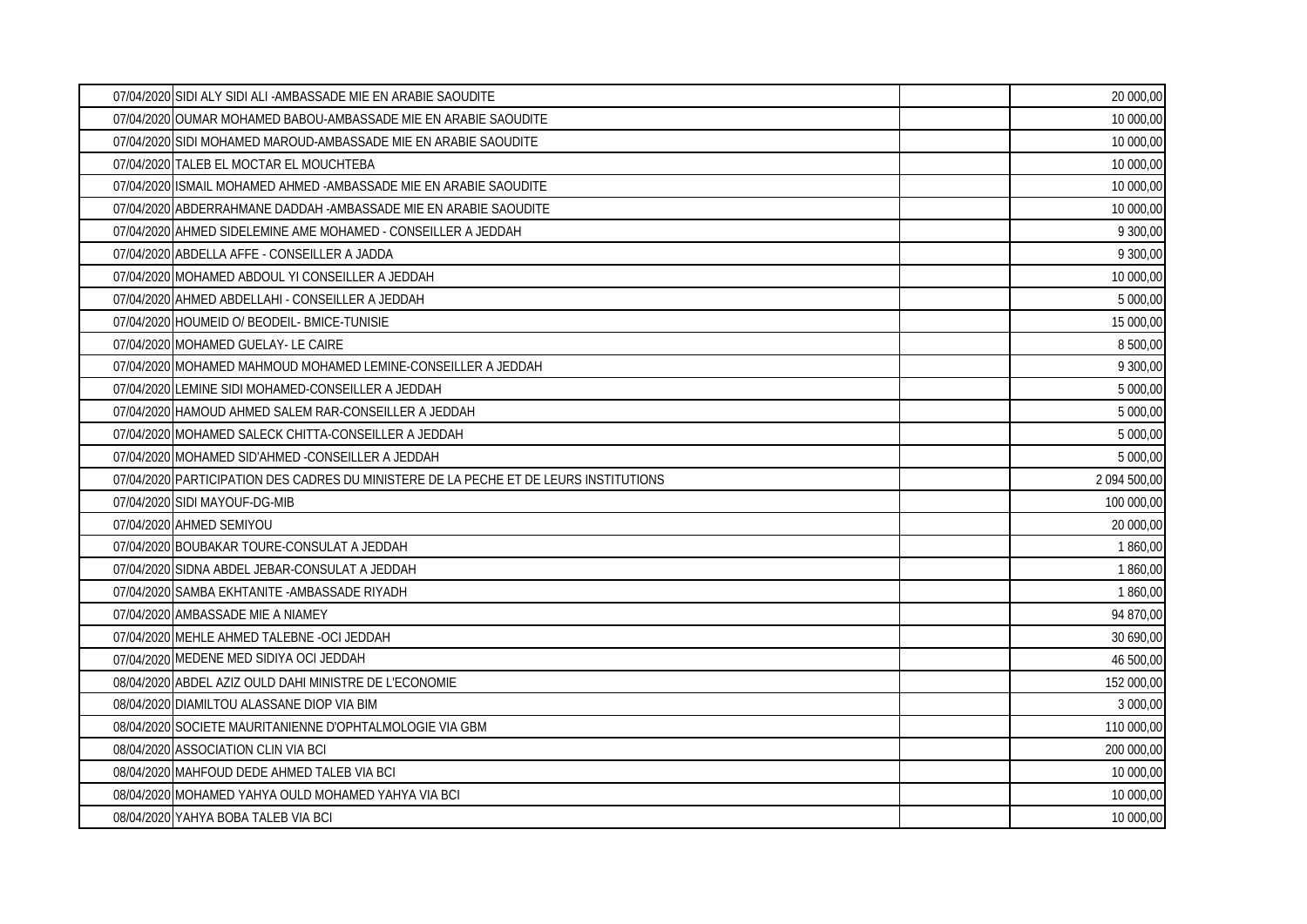| 08/04/2020 EAV-SARL |                                                                                                   |          | 100 000,00   |
|---------------------|---------------------------------------------------------------------------------------------------|----------|--------------|
|                     | 08/04/2020 SIDI MOHAMED TALEB AMAR- PRESIDENT UPR                                                 |          | 100 000,00   |
|                     | 08/04/2020 FALL N'GUISSALY-SG UPR                                                                 |          | 50 000,00    |
|                     | 08/04/2020 ABDESSALAM O/ AHMED                                                                    | 3020 USD | 112 585,60   |
|                     | 08/04/2020 ISMAIL KHAIRY.                                                                         | 50 EURO  | 2 0 28,00    |
|                     | 08/04/2020 ABDERAHMANE BEDDI/ BID JEDDAH                                                          |          | 9 300,00     |
|                     | 08/04/2020 SIDI ENEMINE ETALEB/ BID JEDDAH                                                        |          | 12 090,00    |
|                     | 08/04/2020 YAAGHOUB ALWEIMINE/ BID JEDDAH                                                         |          | 13 950,00    |
|                     | 08/04/2020 ABDELLAHI MED / BID JEDDAH                                                             |          | 16 740,00    |
|                     | 08/04/2020 MOHAMEDEN AMME/ BID JEDDAH                                                             |          | 16 740,00    |
|                     | 08/04/2020 ELKADHI MOHAMEDENE MENDAH/ BID JEDDAH                                                  |          | 16 740,00    |
|                     | 08/04/2020 MEYEYE BEBEHA/ BID JEDDAH                                                              |          | 21 390,00    |
|                     | 08/04/2020 ABDALLAHI HAMOUD ABDI/ BID JEDDAH                                                      |          | 9 300,00     |
|                     | 08/04/2020 EL KHALIFA ABDERHMANE HAMZA / OCI JEDDAH                                               |          | 13 950,00    |
|                     | 08/04/2020 HAMDI AHMEDOU/ BID JEDDAH                                                              |          | 13 950,00    |
|                     | 08/04/2020 EZDINE GHARAY AHMED YOURA / BID JEDDAH                                                 |          | 9 300,00     |
|                     | 08/04/2020 ISSA THAM/ BID JEDDAH                                                                  |          | 9 300,00     |
|                     | 08/04/2020 HAMADY BA/ BID JEDDAH                                                                  |          | 9 300,00     |
|                     | 08/04/2020 AHMED SAAD/ OCI JEDDAH                                                                 |          | 13 950,00    |
|                     | 08/04/2020 EL HADI ENEHWI/ BID JEDDAH                                                             |          | 21 390,00    |
|                     | 08/04/2020 ISSELKOU AHMED IZID BIH- AMBASSADEUR A LONDON                                          |          | 60 000,00    |
|                     | 08/04/2020 MINISTERE DE L'ENSEIGNEMENT SECONDAIRE ET DE LA FORMATION TECHNIQUE ET PROFESSIONNELLE |          | 1 211 000,00 |
|                     | 08/04/2020 VEHMI M'HAMED LAHMED /EXPERT LIGUE DES ETATS ARABES-CAIRE                              |          | 40 600,00    |
|                     | 08/04/2020 ALY HOUEIDY-TUNIS                                                                      |          | 15 000,00    |
|                     | 08/04/2020 MOHAMED LEMINE AHMEDOU TALEB EL VADHEL                                                 |          | 20 000,00    |
|                     | 08/04/2020 MISSION PERMANENTE DE LA RIM A GENEVE                                                  |          | 120 000,00   |
|                     | 08/04/2020 MOHAMED VADEL EL HADRAMY DIT MRABIH EL WELY- DG SOGEOH                                 |          | 158 000,00   |
|                     | 08/04/2020 WEDDADY SIDI HAIBA - AMBASSADEUR EN EGYPTE                                             |          | 40 670,00    |
|                     | 08/04/2020 MECKHELLA MED DALATI ATTACHE MILITAIRE DE LA RIM AU CAIRE                              |          | 20 000,00    |
|                     | 08/04/2020 MOCTAR IMBABA ZEIDANE - 1ER CONSEILLER DE LA RIM AU CAIRE                              |          | 8 200,00     |
|                     | 08/04/2020 AGENCE DE PROMOTION DES CAISSES D'EPARGNES ET DE CREDIT                                |          | 200 000,00   |
|                     | 08/04/2020 MED VALL AHMED BAH- CONSEILLER CULTUREL AMBASSADE DE LA RIM EN EGYPTE                  |          | 8 000,00     |
|                     | 08/04/2020 SIDIYA ISMAIL COMPTABLE DE L'AMBASSADE DE LA RIM AU CAIRE                              |          | 8 200,00     |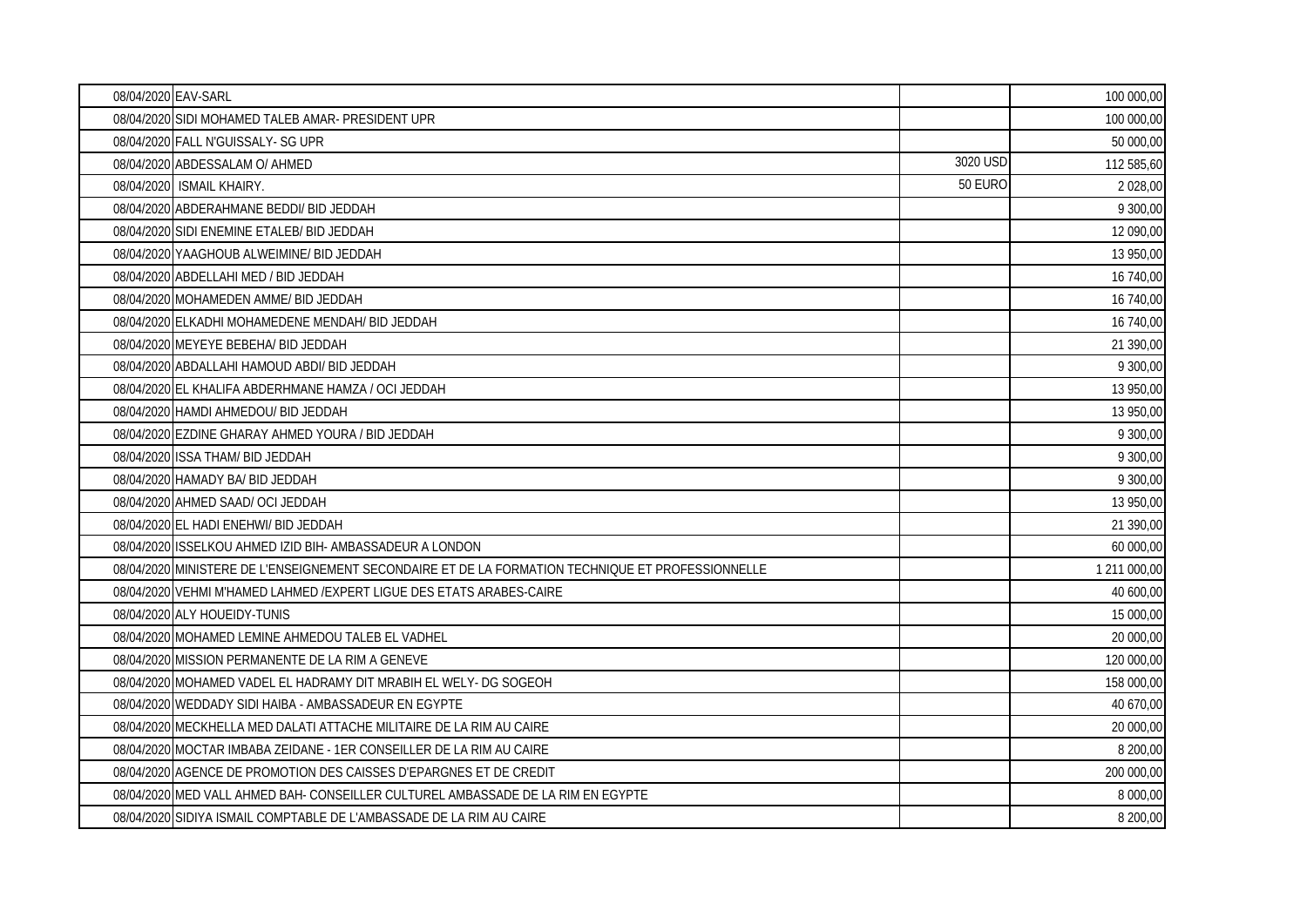|                    | 09/04/2020 SNIM COMPLEMENT CONTRIBUTION DES TRAVAILLEURS DE LA SNIM                | 60 050,79    |
|--------------------|------------------------------------------------------------------------------------|--------------|
|                    | 09/04/2020 DG DE FILIALES DE LA SNIM                                               | 243 385,50   |
|                    | 09/04/2020 PERSONNEL DE L'OFFICE DU COMPLEXE OLYMPIQUE                             | 125 979,00   |
|                    | 09/04/2020 KALPATARU POWER TRANSMISSION LIMITED                                    | 50 000,00    |
|                    | 09/04/2020 EL SEWEDY ELECTRIC T&d MAURIT                                           | 185 000,00   |
|                    | 09/04/2020 SINOTEC CO LTD                                                          | 400 000,00   |
|                    | 09/04/2020 PERSONNEL DE LA SOMELEC                                                 | 1 305 010,00 |
| 09/04/2020 SOGENAV |                                                                                    | 619 900,00   |
|                    | 09/04/2020 SID AHMED OULD AHMED RAISS                                              | 150 000,00   |
|                    | 09/04/2020 PERSONNEL DE LA GIP(SNIM)                                               | 15 900,00    |
|                    | 09/04/2020 YAHYA MOUSTAPHA SIDI                                                    | 2 000,00     |
|                    | 09/04/2020 AMBASSADE RIM AU MALI                                                   | 280 589,28   |
|                    | 09/04/2020 HOTEL EL ASMA                                                           | 20 000,00    |
|                    | 09/04/2020 CAM VIA ABM                                                             | 87 300,00    |
|                    | 09/04/2020 SALOUM VALL ABDOUL KADIR ABBE/PILOTE OMANE (MASKATE)                    | 10 000,00    |
|                    | 09/04/2020 CLUB DES MAGISTRATS MAURITANIENS                                        | 1 000 000,00 |
|                    | 09/04/2020 SIDI MED / EHINA ATTACHE MILITAIRE ADJOINT A L'AMBASSADE RIM AU CAIRE   | 8 200,00     |
|                    | 09/04/2020 LAMINE CAMARA DIRECTEUR AU MINISTERE DE PECHE ET DE L'ECONOMIE MARITIME | 40 000,00    |
|                    | 09/04/2020 DIRECTEUR GENERAL ET CADRES DE LA TDM SA                                | 50 000,00    |
|                    | 09/04/2020 MED MEKHALA AMBASSADE ANGOLA                                            | 23 400,00    |
|                    | 09/04/2020 MED MAHMOUD WENASS AMBASSADE ANGOLA                                     | 11 700,00    |
|                    | 09/04/2020 BABA MASSOUD AMBASSADE ANGOLA                                           | 11 700,00    |
|                    | 09/04/2020 ABDELLAHI SIDI BRAHIM AMBASSADE ANGOLA                                  | 3 900,00     |
|                    | 09/04/2020 SIDI HAIBALLA AMBASSADE ANGOLA                                          | 3 900,00     |
|                    | 09/04/2020 ELY MED SIDI AHMED AMBASSADE ANGOLA                                     | 3 900,00     |
|                    | 09/04/2020 SIDO MED DAKHAY AMBASSADE ANGOLA                                        | 3 900,00     |
|                    | 09/04/2020 MANATOU ALLAH AMBASSADE ANGOLA                                          | 3 900,00     |
|                    | 09/04/2020 AHMED MAHMOUD MOCTAR AMBASSADE ANGOLA                                   | 3 900,00     |
|                    | 09/04/2020 MINISTERE DE L'ENSEIGNEMENT FONDAMENTAL                                 | 1011110,00   |
|                    | 10/04/2020 MOHAMED BOUBACAR VIA BPM                                                | 5 000,00     |
|                    | 10/04/2020 MOHAMED OULD AHMED VIA BPM                                              | 1 000,00     |
|                    | 10/04/2020 GAZA TELECOME VIA BPM                                                   | 200 000,00   |
|                    | 10/04/2020 IBRAHIM AHMED BEIBAKAR VIA BPM                                          | 5 000,00     |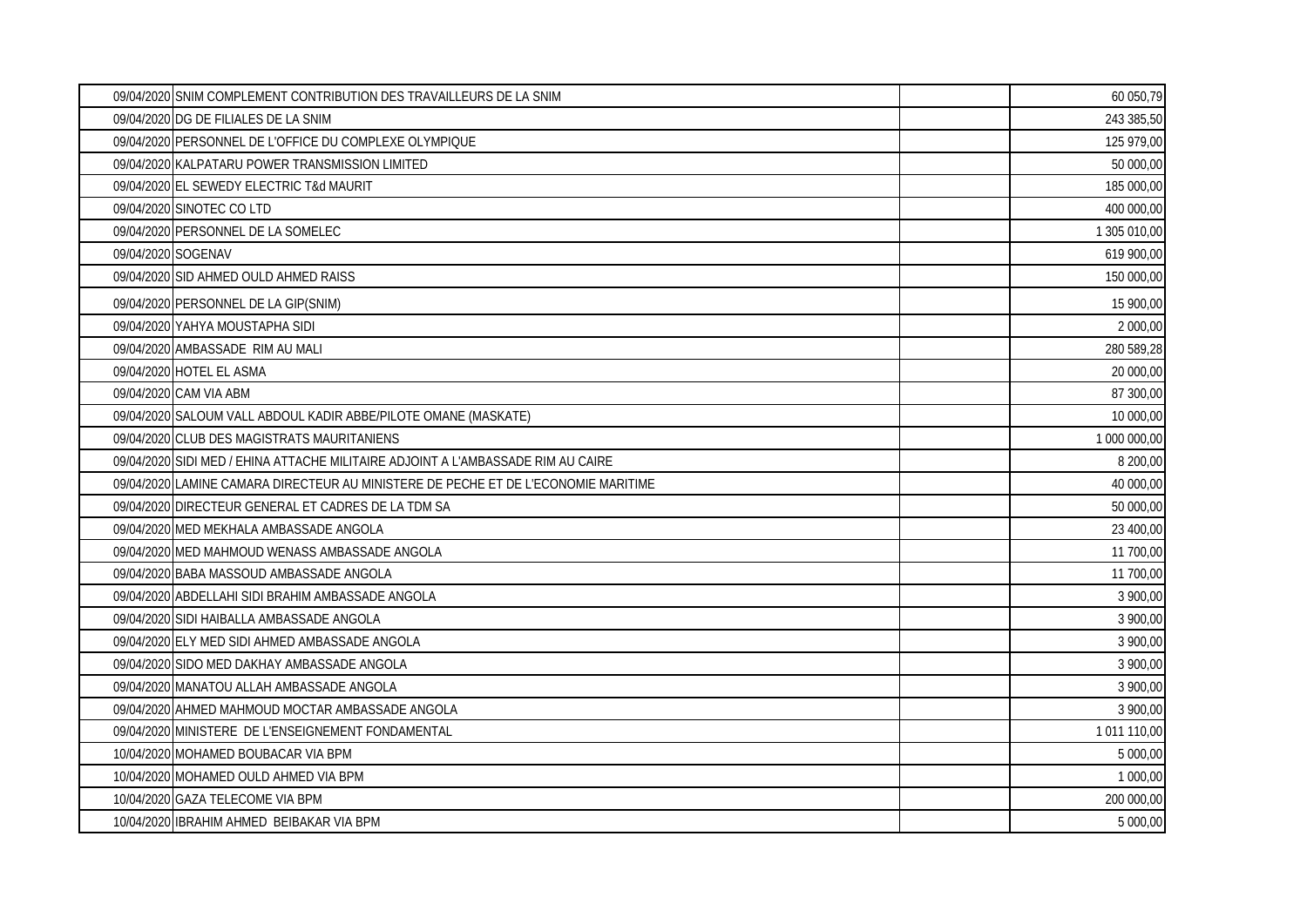| 10/04/2020 EPBR VIA BPM                                                              | 3 000 000,00 |
|--------------------------------------------------------------------------------------|--------------|
| 10/04/2020 ISSELMOU MOHAMED MHADI                                                    | 10 000,00    |
| 10/04/2020 SIDI ALI BABA NAFEE                                                       | 30 000,00    |
| 10/04/2020 MOHAMED LEMINE MOHAMED ABDEL KADER OULD HAMADY                            | 15 000,00    |
| 10/04/2020 PERSONNEL DU MINISTERE DU DEVELOPPEMENT RURAL                             | 1 020 500,00 |
| 10/04/2020 ISHAGH TOURADE - BRUXELLES                                                | 8 000,00     |
| 10/04/2020 MED AHMED MED SIDI /BMCIE-TUNIS                                           | 20 000,00    |
| 10/04/2020 HANCHI MOHAMED SALEH /SG APBM                                             | 30 000,00    |
| 10/04/2020 MAHMOUD TFEIL BOWBE /DIRECTEUR GENERAL LEGISLATION/ MSGGTEL               | 20 000,00    |
| 10/04/2020 ABDERHMANE OULD MOHAMED SALEH                                             | 200 000,00   |
| 10/04/2020 ECOLE NATIONALE D'ADMINISTRATION DE JOURNALISME ET DE MAGISTRATURE        | 112 000,00   |
| 13/04/2020 MOUSLAMA MINT HAMMA                                                       | 1 000,00     |
| 13/04/2020 SAVIYA ITAWEL OUMROU SIDI OUMAR                                           | 50,00        |
| 13/04/2020 CHEIKH SIDI ARBY AHMED RAMDANE                                            | 50,00        |
| 13/04/2020 BANDA ABDELLAHI                                                           | 50,00        |
| 13/04/2020 AMBASSADE RIM A DAKAR                                                     | 645 900,00   |
| 13/04/2020 MOUTHA MINT HADJ CHARGEE DE MISSION AU PRES DU PM                         | 15 000,00    |
| 13/04/2020 LEILA MOHAMED DEIDA PROFESSEUR / LYCEE DE FORMT.TECH. ET PROF. COMMERCIAL | 1 000,00     |
| 13/04/2020 MED SALECK MED LEMINE REPRESENTANT OMPI EN ALGERIE                        | 40 000,00    |
| 13/04/2020 QUINCAILLERIE RIVERA ET MOBILIA                                           | 20 000,00    |
| 13/04/2020 LA COMMUNAUTE MAURITANIENNE EN LIBYE (EBRAGUE CHATTE)                     | 1 350,00     |
| 13/04/2020 AHMED BAHIYA AMBASSADEUR RIM EN FRANCE                                    | 40 000,00    |
| 13/04/2020 AHMED SALEM BOUHEDA SG MCT                                                | 50 000,00    |
| 13/04/2020 AMBASSADE RIM AU MAROC                                                    | 135 750,00   |
| 13/04/2020 LA COORDINATION DE PRESTATAIRES D'ENSEIGNEMENT                            | 80 250,00    |
| 14/04/2020 JJIDDOU KHATTRY JIDDOU NIDA TAMCHEKETT VIA BCI                            | 110 000,00   |
| 14/04/2020 HAMED HAMADA ZEIN VIA BCI                                                 | 1 000,00     |
| 14/04/2020 AHMED O/ DAH MED ABA VIA BMCI                                             | 5 000,00     |
| 14/04/2020 MOHAMED O/ BILAL AG PARTICULIER BMCI                                      | 15 000,00    |
| 14/04/2020 DJEINABA SAMBA AG CANSADO VIA BMCI                                        | 200,00       |
| 14/04/2020 UNITED SERVICE VIA GBM                                                    | 20 000,00    |
| 14/04/2020 APM TERMINALS MAURITANIE - SA                                             | 1850000,00   |
| 14/04/2020 MICKAEL DOMMAN US AMBASSY NOUAKCHOTT VIA ABM                              | 55 500,00    |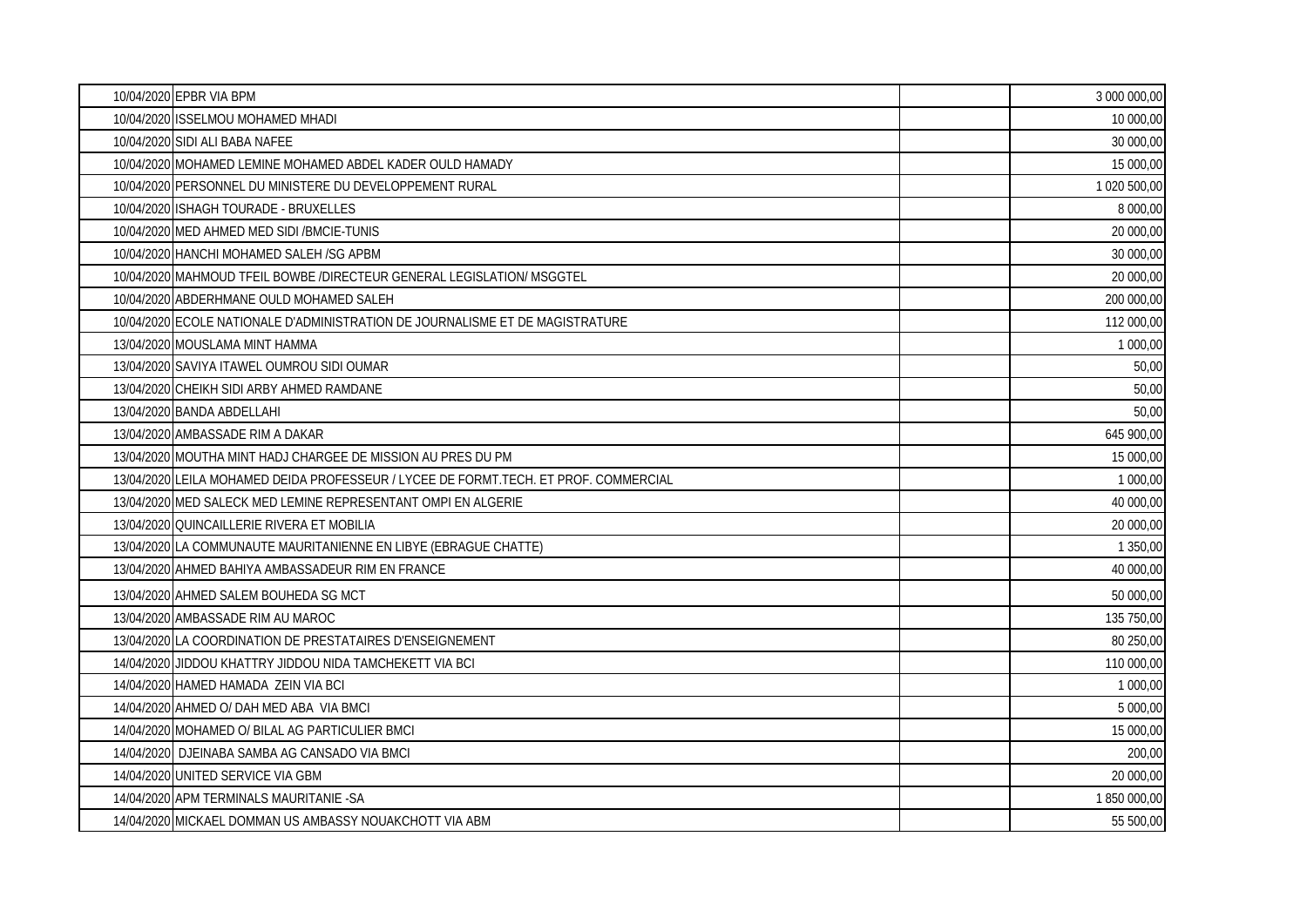| 14/04/2020 SHAIKH MOHD BIN BUTTI AL HAMED - ABU DHABI                                    | 100.000 USD     | 3 703 000,00 |
|------------------------------------------------------------------------------------------|-----------------|--------------|
| 14/04/2020 OMAR HAMMADY                                                                  | <b>1000 EUR</b> | 40 420,00    |
| 14/04/2020 FALL PAP DAOUDA                                                               | <b>60 EUR</b>   | 2 425,20     |
| 14/04/2020 MOHAMED LEMINE HAMOUNY/CLCPRO FAO ALGERIE                                     |                 | 41 000,00    |
| 14/04/2020 CLUB MAURITANIEN DES SORTANTS UNIVERSITES ET INSTITUTS SYRIENNE               |                 | 170 000,00   |
| 14/04/2020 GHRIB FATOU/ 1ER CONSEILLER AMBASSADE RIM BRUXELLES                           |                 | 5 000,00     |
| 14/04/2020 MED MOHAMEDOU 1ER CONSEILLER A L'AMBASSADE                                    |                 | 10 000,00    |
| 14/04/2020 EL ALEM HAMZA 1ER CONSEILLER A L'AMBASSADE A LONDRES                          |                 | 10 000,00    |
| 14/04/2020 ISMAIL BEDDA CHEIKH SIDIYA LE PREMIER MINISTRE                                |                 | 600 000,00   |
| 14/04/2020 SIDI MOULAY ZEIN /DIRECTEUR DU CABINET DU PREMIER MINISTRE                    |                 | 100 000,00   |
| 14/04/2020 SANGHOTT DIEYNABA KHALIFA N'DIAYE                                             |                 | 2 000,00     |
| 14/04/2020 Houssein Ould Sidi Abdellah Ould DEH/Ambassadeur de Mauritanie au Soudan      |                 | 40 700,00    |
| 14/04/2020 Sidi Mohamed Ould Mohamed Mahfoudh /2ème Conseiller Amba.RIM/Soudan           |                 | 10 175,00    |
| 14/04/2020 Souleymane Ould Mahfoudh Ould Cheikh Ahmed/Att.Militaire/Amba.RIM/Soudan      |                 | 20 350,00    |
| 14/04/2020 Sid'Ahmed Ould Baba Ould El Mamy/Att.Militaire Adj./ Amba.RIM/Soudan          |                 | 10 175,00    |
| 14/04/2020 Abdellahi Ould Sidi / Comptable Amba.RIM/Soudan                               |                 | 20 350,00    |
| 14/04/2020 Seydna Ali Ould El Kory/ Personnel local/ Amba.RIM/Soudan                     |                 | 4 070,00     |
| 14/04/2020 Mohamed Ould Kaber/ Personnel local / Amba.RIM/Soudan                         |                 | 4 070,00     |
| 14/04/2020 El Moustapha Ould Messoud/ Personnel local /Amba.RIM/Soudan                   |                 | 2 035,00     |
| 14/04/2020 Sidi Ould Tah/ DG. /BADEA/Soudan                                              |                 | 175 200,00   |
| 14/04/2020 Mohamed El Hafedh Ould Beddy/ Directeur des Affaires Juridiques /BADEA/Soudan |                 | 51 100,00    |
| 14/04/2020 Mohamed El Moctar Ould El Hacen/ Expert financier/BADEA/Soudan                |                 | 36 500,00    |
| 14/04/2020 Yahia Ould Khattar/Expert juridique/BADEA/Soudan                              |                 | 18 250,00    |
| 14/04/2020 Mohamed Ould N'djak/ Expert au Bureau du DG./BADEA/Soudan                     |                 | 18 250,00    |
| 14/04/2020 Abdelahi Beillahi/Expert TIC/BADEA/Soudan                                     |                 | 18 250,00    |
| 14/04/2020 Mohamed El Moustapha Boudadiye/Expert D. des Opérations /BADEA/Soudan         |                 | 18 250,00    |
| 14/04/2020 Ahmed Mohameden Mouhamed Sidiya/Expert électricité /BADEA/Soudan              |                 | 18 250,00    |
| 14/04/2020 Ahmed Mohamed Said/Expert Technique/BADEA/Soudan                              |                 | 7 300,00     |
| 14/04/2020 Ziyade Ould Ebbe/ Professionnel junior /BADEA/Soudan                          |                 | 7 300,00     |
| 14/04/2020 Mohamedou Bouassriye/ Expert Technique/BADEA/Soudan                           |                 | 7 300,00     |
| 14/04/2020 Hena Mint Lebbatt Ould Sidi Mohamed/Stagiaire/ BADEA/Soudan                   |                 | 7 300,00     |
| 14/04/2020 Ahmed Salem Ould Ahmed/Chef de Département/OADA/Soudan                        |                 | 18 250,00    |
| 14/04/2020 Mohamed Vall Ould El Hacen/ Expert juridique/ AAIDA/Soudan                    |                 | 18 250,00    |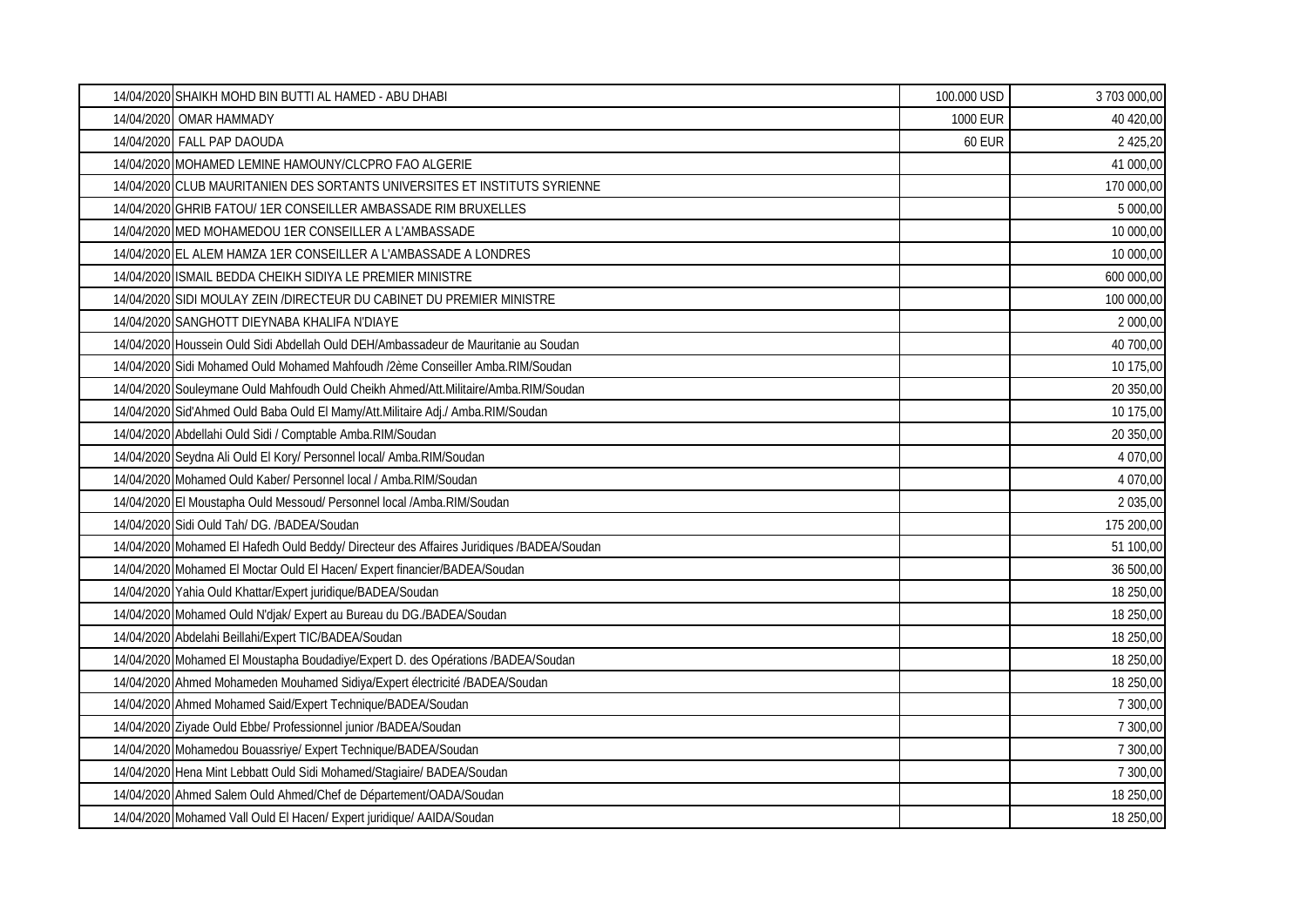|                  | 14/04/2020 Med Abderrahmane Bouassriye dit Cheykhani /Directeur des Opérations/UNICEF/Soudan              |               | 36 500,00     |
|------------------|-----------------------------------------------------------------------------------------------------------|---------------|---------------|
|                  | 14/04/2020 Sidi Mohamed Babah/ Chef du Budget et de la programmation/PAM/Soudan                           |               | 36 500,00     |
|                  | 14/04/2020 FABALA SANGHOYY / TOULOUSE France                                                              |               | 12 000,00     |
|                  | 14/04/2020 EL OUSSEYNOU SANGHOTT MIDLALND USA                                                             |               | 7 400,00      |
|                  | 14/04/2020 EL ASSAN SANGHOTT BEKIS FIELD                                                                  |               | 7 400,00      |
|                  | 14/04/2020 EBNETA SANGHOTT/PARIS France                                                                   |               | 4 000,00      |
|                  | 14/04/2020 MED BOUYA/CHEIBANY COMPTABLE DE L'AMBASSADE A LONDRES                                          |               | 10 000,00     |
|                  | 15/04/2020 COMMISSION NATIONALE DES HYDROCARBURES (CNHYI)                                                 |               | 10 000 000,00 |
|                  | 15/04/2020 MOHAMED HAIDARA DG DU MARATON INTERNATIONAL DE NOUADHIBOU                                      |               | 3 000,00      |
| 15/04/2020 CENI  |                                                                                                           |               | 600 000,00    |
|                  | 15/04/2020 BOUHOUBEYNI AHMED SALEM                                                                        |               | 170 000,00    |
|                  | 15/04/2020 BEBE ABDERRAHMANE ABBAD                                                                        |               | 20 000,00     |
|                  | 15/04/2020 MOHAMED LEMIN AHEIMED                                                                          |               | 1 500,00      |
|                  | 15/04/2020 SOW IDRISSA                                                                                    |               | 20 000,00     |
|                  | 15/04/2020 QUINCAILLERIE DU SAHARA                                                                        |               | 45 000,00     |
|                  | 15/04/2020 M.ELOUMA EL AOUN                                                                               | <b>85 EUR</b> | 3 447,60      |
|                  | 15/04/2020 SID'AHMED BEKAY/ AMBASSADEUR EN TURQUIE                                                        |               | 41 200,00     |
|                  | 15/04/2020 NE SOUVY / ATTACHE MILITAIRE                                                                   |               | 20 600,00     |
|                  | 15/04/2020 DHEHBY DHEHBY/ CONSEILLER A L'AMBASSADE DE TURQUIE                                             |               | 10 300,00     |
|                  | 15/04/2020 KHATTRY EL YEZID/ CONSEILLER -MF                                                               |               | 10 000,00     |
|                  | 15/04/2020   YESLEM HAMDANE DIRECTEUR GENERAL DE LA COORDINATION GOUVERNEMENTALE                          |               | 15 000,00     |
|                  | 15/04/2020 MED MAHMOUD BNEIJARA DIRECTEUR DE L'ORGANISATION DES ACTIVITES GOUVERNEMENTALES                |               | 10 000,00     |
|                  | 15/04/2020 SENA MED BABE /DIRECTRICE DE LA PROGRAMMATION                                                  |               | 10 000,00     |
|                  | 15/04/2020 ABDI KHLIFFA/DIRECTEUR DU SUIVI ET DE L'EVALUATION DES ACTIVITES GOUVERNEMENTALES              |               | 10 000,00     |
|                  | 15/04/2020 MED MAHMOUD MOUSTAPHA / CHEF DU BUREAU D'ORDRE CHARGE DE LE GESTION ELECTRONIQUE DES DOCUMENTS |               | 10 000,00     |
|                  | 15/04/2020 MED MOUSSA EL ALEM - CONSUL GENERAL DE BRAZZAVILLE                                             |               | 30 000,00     |
|                  | 15/04/2020 SIDI GUELAYE CONSUL GENERAL-2EME CLASSE COMPTABLE DE BRAZZAVILLE                               |               | 6 000,00      |
|                  | 15/04/2020 IDOUMOU ABDEL KADER CONSUL 2EME CLASSE DE BRAZZAVILLE                                          |               | 5 000,00      |
|                  | 16/04/2020 MOHAMED ABDEL VETAH.                                                                           |               | 160 000,00    |
| 16/04/2020 SOGED |                                                                                                           |               | 620 000,00    |
|                  | 16/04/2020 MED LEMINE SELMANE                                                                             |               | 20 000,00     |
|                  | 16/04/2020 YAHYA KANE                                                                                     |               | 10 000,00     |
|                  | 16/04/2020 WAGNE ABDOULAYE BRASILIA DF BRASIL                                                             | 1.986,85 USD  | 73 652,52     |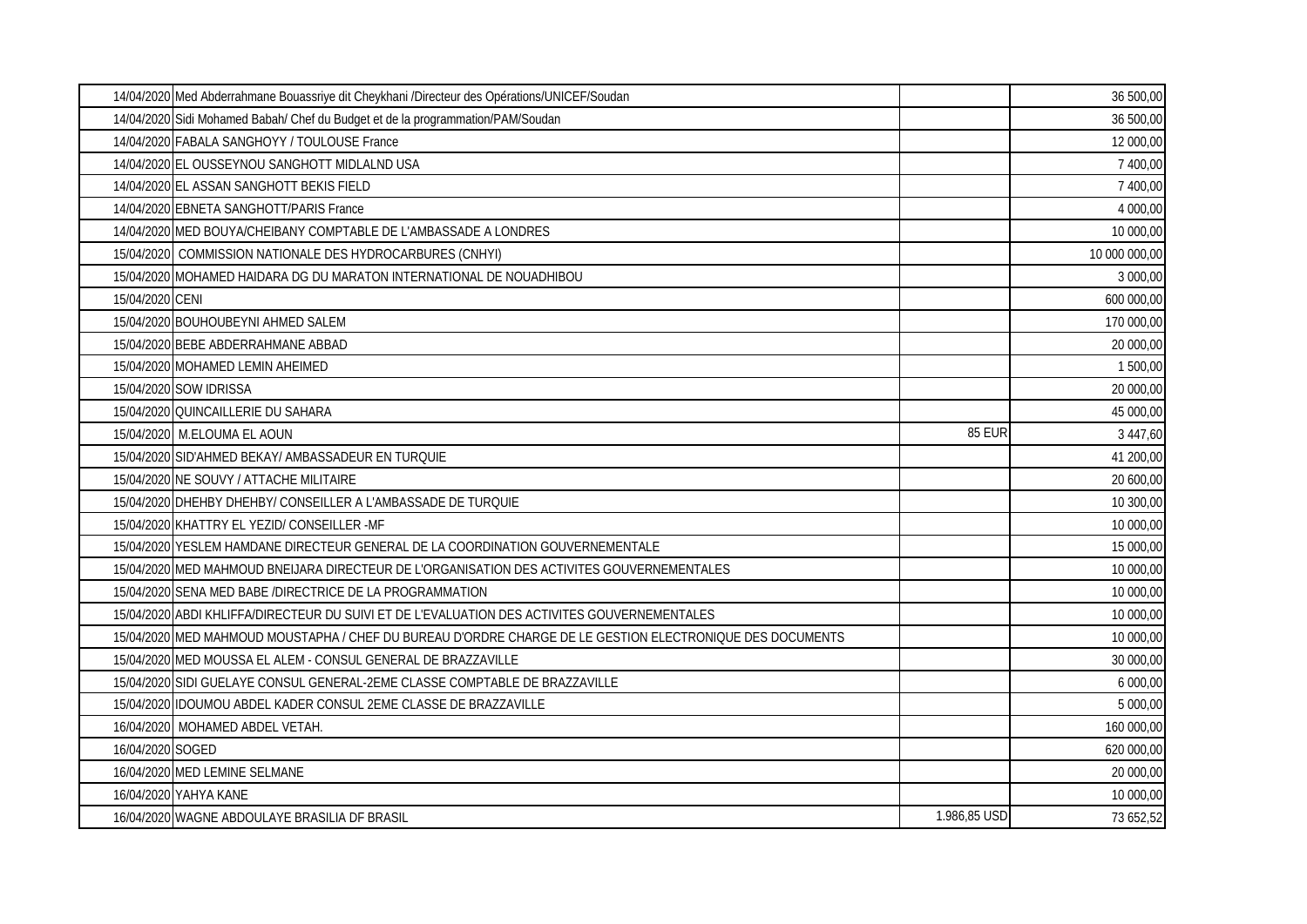|                    | 16/04/2020 MOCTAR U TOUMBOU                                             | 300 USD         | 11 121,00    |
|--------------------|-------------------------------------------------------------------------|-----------------|--------------|
|                    | 16/04/2020 BENOIT COMBOURIEU AMBASSADE DE FRANCE                        | <b>1000 EUR</b> | 40 420,00    |
|                    | 16/04/2020 MINISTERE DES AFFAIRES ISLAMIQUES                            |                 | 600 000,00   |
|                    | 16/04/2020 ETCHACHE SIDI ABDELLAHI-CONSEILLER A L'AMBASSADE DE TURQUIE  |                 | 10 300,00    |
|                    | 16/04/2020 AHMED MAHMOUD LEFDIL-ATTACHE MILITAIRE ADJOINT               |                 | 10 300,00    |
|                    | 17/04/2020 BANQUE ISLAMIQUE DE MAURITANIE                               |                 | 3 000 000,00 |
|                    | 17/04/2020 DAOUDA BA                                                    |                 | 1 000,00     |
|                    | 17/04/2020 AHMED EL HOR SAMBA                                           |                 | 1 100,00     |
|                    | 17/04/2020 ANONYME                                                      |                 | 1 000,00     |
|                    | 17/04/2020 SAKHO ABOUBACAR                                              |                 | 1500,00      |
|                    | 17/04/2020 STAFF MAURITANIEN A LA BM ET AU FMI                          | 16.300 USD      | 604 241,00   |
|                    | 17/04/2020 HEMETH HEMETH THE ACCOUNTANT OF THE EMBASSY                  | <b>300 EUR</b>  | 12 126,00    |
|                    | 17/04/2020 CHEIKH ABBE TEYIB SECOND COUNSELLOR OF THE EMBASSY           | <b>250 EUR</b>  | 10 105,00    |
|                    | 17/04/2020 MOHAMED HANNANI THE AMBASSADOR IN SOUTH AFRICA               | <b>1000 EUR</b> | 40 420,00    |
|                    | 17/04/2020 BAMBA OULD SIDI BADI                                         |                 | 2 000 000,00 |
|                    | 20/04/2020 MOHAMED OULD HAWYE                                           |                 | 30 000,00    |
| 20/04/2020 TULAOGE |                                                                         |                 | 120 000,00   |
|                    | 20/04/2020 BABA SID'AHMED CONSUL GENERAL - GUINEE BISSEAU               |                 | 20 000,00    |
|                    | 20/04/2020 MOHAMED AHMED CHRIV/CONSUL G ET COMPTABLE EN GUINEE BISEAU   |                 | 8 400,00     |
|                    | 20/04/2020 EL HADJ MAHMOUD DIALOO/CONSUL GUINEE BISSEAU                 |                 | 7 400,00     |
|                    | 20/04/2020 DEMAN HAMAR-AMBASSADEUR RIM A TUNIS                          |                 | 20 000,00    |
|                    | 20/04/2020 DIAKHATE AMADOU LY-LAS VEGAS                                 |                 | 10 000,00    |
|                    | 20/04/2020 NAHA MOUKNASS                                                |                 | 173 000,00   |
|                    | 20/04/2020 ELHACEN MOHAMED ELYATT-AMBASSADEUR DE LA MAURITANIE AU JAPON |                 | 30 000,00    |
|                    | 20/04/2020 SIDI MOHAMED ALLY-CONSEILLER COMPTABLE-JAPON                 |                 | 10 000,00    |
|                    | 20/04/2020 MOHAMED MANNANE-AMBASSADE DE LA MAURITANIE AU JAPON          |                 | 10 000,00    |
|                    | 20/04/2020 AMBASSADE DE LA MAURITANIE EN ALGERIE                        |                 | 104 000,00   |
|                    | 21/04/2020 EQUIPE TIDJIKJA TIR A LA CIBLE                               |                 | 11 000,00    |
|                    | 21/04/2020 ZAKARIA ABDOULAYE LY                                         |                 | 1500,00      |
|                    | 21/04/2020 ABDERAHMAN MED VALL                                          |                 | 1 000,00     |
|                    | 21/04/2020 DGA PANPA CHEIKH BOUYA CHEIKNA                               |                 | 75 000,00    |
|                    | 21/04/2020 PERSONNEL PORT AUTONOME DE NOUAKCHOTT                        |                 | 775 000,00   |
|                    | 21/04/2020 AMBASSADE DE LA MAURITANIE A WASHIGTON                       |                 | 80 000,00    |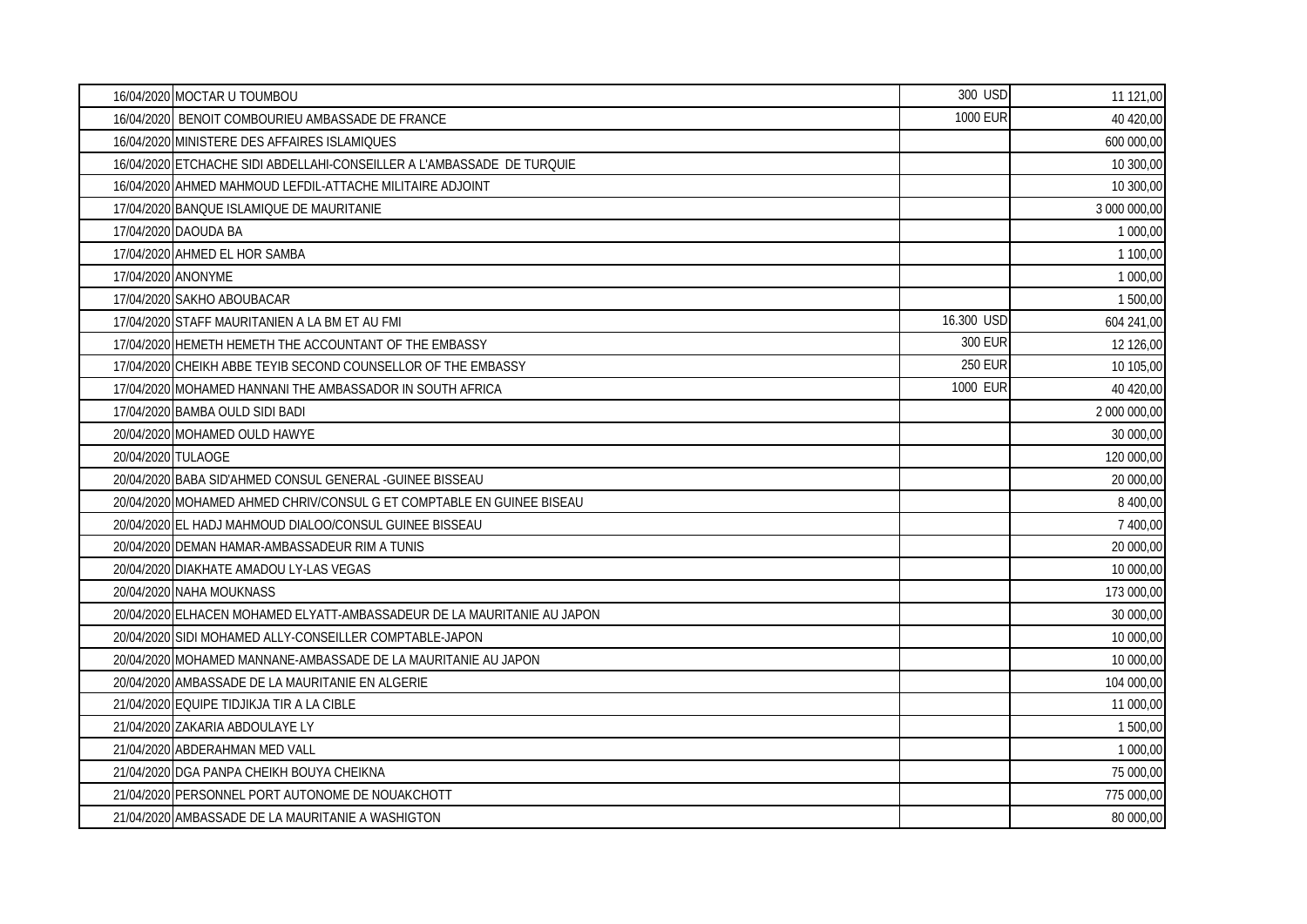| 21/04/2020 MOHAMED EL MOCTAR BEN CHEIKNA PREMIER CONSEILLER DE L'AMBASSADE DE LA MAURITANIE EN TUNISIE  |                | 10 000,00     |
|---------------------------------------------------------------------------------------------------------|----------------|---------------|
| 22/04/2020 COTISATIONS PARTIELLES DU PERSONNEL DE LA CDD                                                |                | 56 000,00     |
| 22/04/2020 SOGEOH-OMVS GUINEE                                                                           |                | 628 500,00    |
| 22/04/2020 ORDRE NATIONAL DES NOTAIRES                                                                  |                | 300 000,00    |
| 22/04/2020 PERSONNEL DU MINISTERE DU PETROLE, DES MINES ET DE L'ENERGIE ET CNHY et OMRG                 |                | 1 001 800,00  |
| 22/04/2020 MOHAMEDOU MED VALL/CONSEILLER CULTUREL AMBASSADE DE LA RIM AU TUNIS                          |                | 10 000,00     |
| 22/04/2020 JJIHAD SIDI EL MOCTAR/CONSEILLER AMBASSADE RIM AU TUNIS                                      |                | 10 000,00     |
| 22/04/2020 AMBASSADE DE LA MAURITANIE EN CHINE PEKIN                                                    |                | 91 400,00     |
| 22/04/2020 FATIMETOU CHEIKHNA AMBASSADE DE TUNIS                                                        |                | 10 000,00     |
| 22/04/2020 COORDINATION DU CONCOURS QUI ONT OBTENU UNE MOYENNE DE 12+ L'ENA                             |                | 1 500,00      |
| 22/04/2020 FOUAD MOCTAR NECH - DIRECTEUR ADJOINT DU CABINET DU PREMIER MINISTRE                         |                | 60 000,00     |
| 23/04/2020 PERSONNEL DE LA SNDE                                                                         |                | 1 006 500,00  |
| 23/04/2020 EL BOUKHARY AHMEDOU MOD MOUEMEL AHMEDOU                                                      |                | 10 000,00     |
| 23/04/2020 SEYFOULLAH EL ABBAS                                                                          |                | 10 000,00     |
| 23/04/2020 BAHA TAREK                                                                                   |                | 1 000,00      |
| 23/04/2020 SOCIETE EIFFAGE GC MARINE MAURITANIE                                                         |                | 2 000 000,00  |
| 23/04/2020 PERSONNEL AMBA RIM BERLIN.                                                                   | 2050 EUR       | 83 209,50     |
| 23/04/2020 ELEVES MAJISTRATS ENAJM 1ER ANNEE                                                            |                | 20 000,00     |
| 23/04/2020 KHATARY OULD BOYE                                                                            |                | 10 000,00     |
| 23/04/2020 AMAR OULD ISSELMOU                                                                           |                | 10 000,00     |
| 23/04/2020 NAJI OULD KHATRY                                                                             |                | 10 000,00     |
| 24/04/2020 ETS NOUEIGUED                                                                                |                | 10 000 000,00 |
| 24/04/2020 MOHAMED O/ SIDI                                                                              | <b>985 EUR</b> | 39 626,55     |
| 24/04/2020 CADRES DU MINISTERE DE L'HYDRAULIQUE ET DE L'ASSAINISSEMENT (MHA)                            |                | 700 000,00    |
| 24/04/2020 CADRES DU CENTRE NATIONAL DES RESSOURCES EN EAU (CNRE)/MINISTERE DE L'HYDRAU ET DE L'ASSAINI |                | 45 000,00     |
| 24/04/2020 CADRES DE L'OFFICE NATIONAL MAURITANIEN DES SERVICES D'EAU EN MILIEU RURAL (ONSER)/MUA       |                | 82 500,00     |
| 27/04/2020 DEPUTES DE L'ASSEMBLEE NATIONALE                                                             |                | 8 195 400,00  |
| 27/04/2020 MOHAMED SALEM OULD DAHI PDG DE LA NOSOMACI                                                   |                | 150 000,00    |
| 27/04/2020 MOHAMED LEMINE AHMED SALECK                                                                  |                | 345 000,00    |
| 27/04/2020 MAMADOU BARO                                                                                 | 6230 USD       | 232 565,90    |
| 27/04/2020 DIOP MOUSSA OUMAR/TUNIS                                                                      |                | 4 000,00      |
| 27/04/2020 AMBASSADE DE MAURITANIE A ADDIS -ABEBA ETHIOPIE                                              |                | 50 000,00     |
| 27/04/2020 COMMUNAUTE MAURITANIENNE EN ANGOLA                                                           |                | 332 520,00    |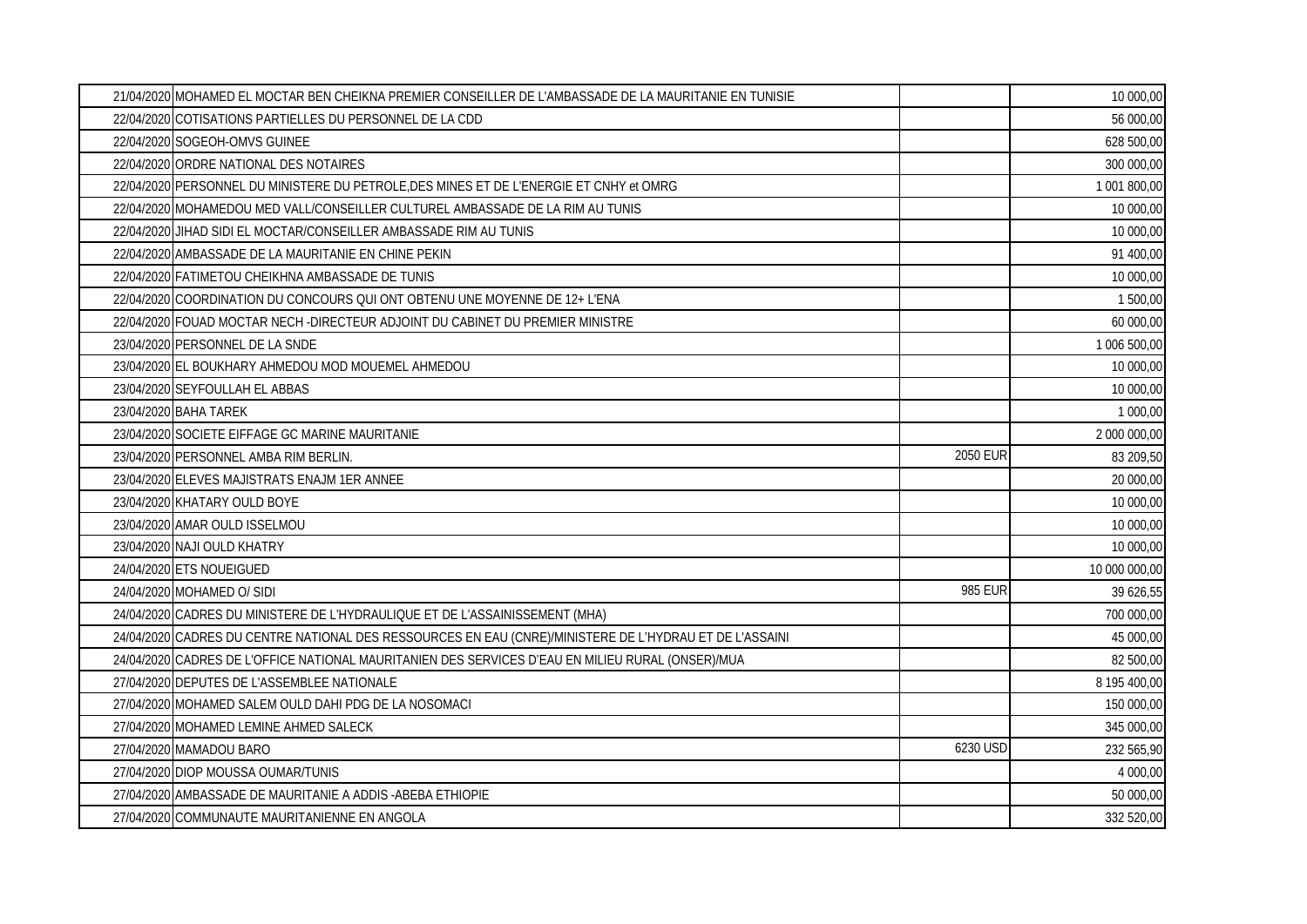| 27/04/2020 PRESIDENT ET MEMBRES DU BUREAU EXECUTIF DU HAUT CONSEIL DE LA JEUNESSE                          |                | 180 000,00    |
|------------------------------------------------------------------------------------------------------------|----------------|---------------|
| 28/04/2020 SISSAKO ABDERRAHMANE                                                                            |                | 100 000,00    |
| 28/04/2020 MINISTERE DES AFFAIRES ETRANGERES DE LA COOPERATION ET DES MAURITANIENS DE L'EXTERIEUR (MAECME) |                | 188 000,00    |
| 28/04/2020 CHEIKH MED LEMINE AHMED/AGENT AMBASSADE RIM AU NIGERIA                                          |                | 4 000,00      |
| 28/04/2020 SIDI ABDALLAH BOUKHARI /AGENT AMBASSADE RIM AU NIGERIA                                          |                | 4 000,00      |
| 28/04/2020 MED MAHMOUD EMMATOU /AGENT AMBASSADE RIM AU NIGERIA                                             |                | 4 000,00      |
| 28/04/2020 CHEIKH MED ZEID/ 2EME CONSEILLER AMBASSADE RIM AU NIGERIA                                       |                | 8 000,00      |
| 28/04/2020 MED MOUFTAH KHOYE /2EME CONSEILLER AMBASSADE RIM AU NIGERIA                                     |                | 8 000,00      |
| 29/04/2020 MINISTRE DE L'ENVIRONNEMENT ET DU DEVELOPPEMENT DURABLE                                         |                | 278 350,00    |
| 29/04/2020 PERSONNEL DE L'AGENCE NATIONALE DU REGISTRE DES POPULATIONS ET DES TITRES SECURISES (ANRPTS)    |                | 532 000,00    |
| 30/04/2020 MOHAMED ZNAGUI OULD MOHAMED OULD SID'AHMED ELY EXPERT DEFENSE ET SECURITE/G5 SAHEL              |                | 20 000,00     |
| 30/04/2020 MOHAMED BOUYA ABDELJELIL/RESP.ADM ET FINACIER/G5 SAHEL                                          |                | 15 000,00     |
| 30/04/2020 DIAGANA ABDOUL SALAM /G5 SAHEL                                                                  |                | 15 000,00     |
| 30/04/2020 NAHA HADRAMI AHMED /SUIVI ET EVALUATION /G5 SAHEL                                               |                | 15 000,00     |
| 30/04/2020 CHEIKH EL HACEN ABDELLAHI COMPTABLE /G5 SAHEL                                                   |                | 10 000,00     |
| 30/04/2020 AMINETOU SIDI ALY SECRETAIRE DU SP/G5 SAHEL                                                     |                | 10 000,00     |
| 30/04/2020 RAJA MED ABDELLAHI TALEB ABEIDY INFORMATICIENNE / G5 SAHEL                                      |                | 10 000,00     |
| 30/04/2020 COLLECTIF DES CADRES MAURITANIENS EXPATRIES                                                     |                | 172 100,00    |
| 30/04/2020 MOHAMED EL BECHIR MOHAMDY                                                                       |                | 10 000,00     |
| 30/04/2020 ELY OULD KROMBELE CADRE D'APPUI A LA DELEGATION MAURITANIENNE DE L'UNESCO A PARIS               |                | 2 000,00      |
| 04/05/2020 CONSEIL ECONONIQUE, SOCIAL ET ENVIRONNEMENTAL                                                   |                | 500 000,00    |
| 04/05/2020 ABDERRAHMANE N'DIAYE                                                                            |                | 10 000 000,00 |
| 04/05/2020 PERSONNEL DU MINISTERE DE L'ECONOMIE ET DE L'INDUSTRIE                                          |                | 620 900,00    |
| 04/05/2020 PERSONNEL DE LA COMMISSION NATIONALE DE CONCOURS                                                |                | 50 000,00     |
| 05/05/2020 UNION MAURITANIENNE DE TIR A LA CIBLE TRADITIONNELLE                                            |                | 400 000,00    |
| 05/05/2020 CISSE CHEIKH BOIDA/ AMBASSADRICE DELEGUE PERMANENTE DE LA RIM AUPRES DE L'UNESCO                |                | 40 000,00     |
| 06/05/2020 COLLEGE DE DEFENSE DU G5 SAHEL                                                                  |                | 239 500,00    |
| 06/05/2020 ME LEMINA ABDEL AZIZ                                                                            | <b>85 EUR</b>  | 3 468,85      |
| 06/05/2020 MOHAMED MARIEM                                                                                  | <b>290 EUR</b> | 11 834,90     |
| 07/05/2020 MED SALEM MED CHERIF                                                                            |                | 100 000,00    |
| 07/05/2020 SIDI KOU MAMN SAMBO                                                                             |                | 200 000,00    |
| 07/05/2020 MINISTERE DE L'EMPLOI, DE LA JEUNESSE ET DES SPORTS                                             |                | 452 900,00    |
| 08/05/2020 ARMEE NATIONALE                                                                                 |                | 11 754 001,00 |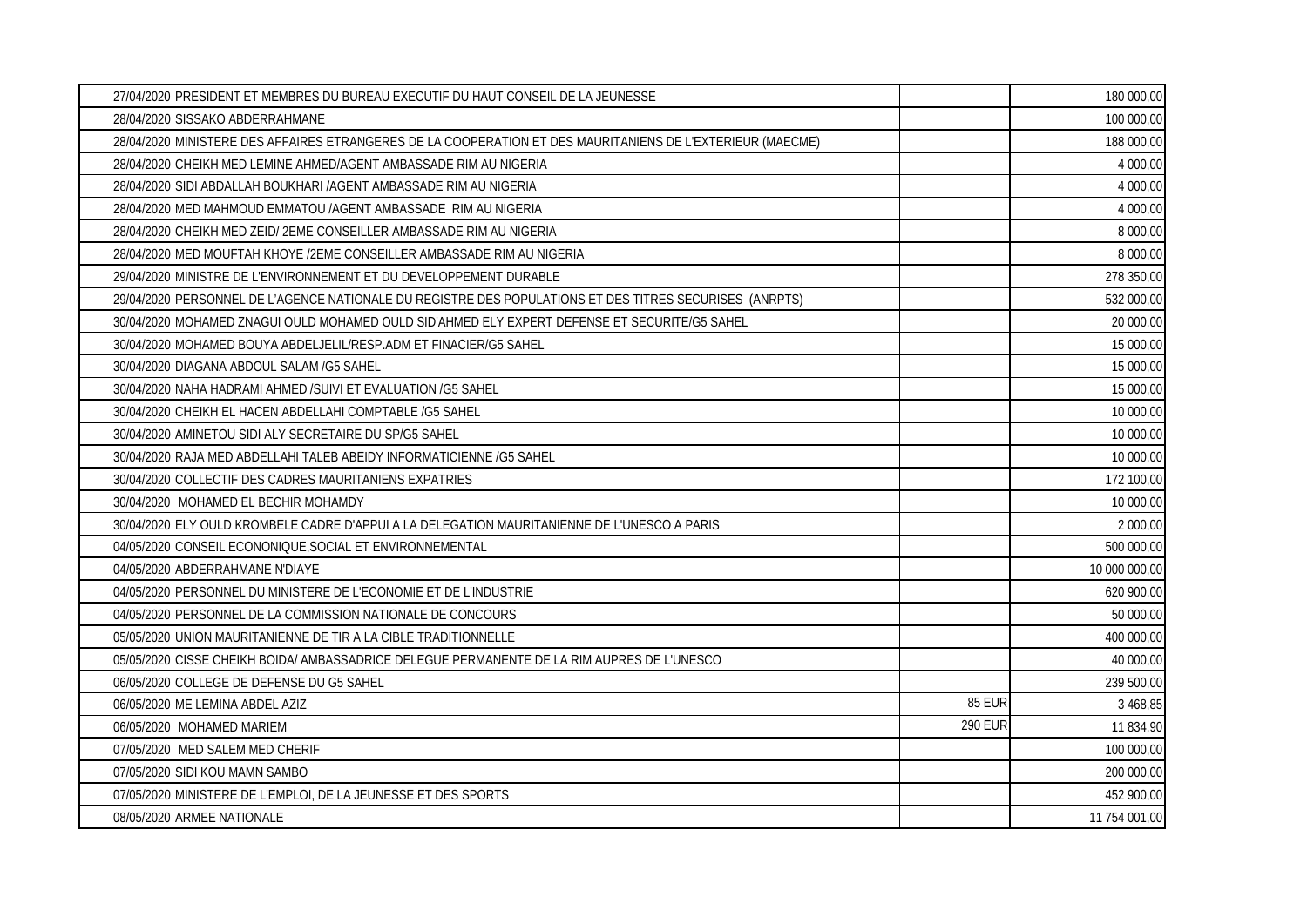|                  | 08/05/2020 GENDARMERIE NATIONALE                                              |                | 2 649 866,00 |
|------------------|-------------------------------------------------------------------------------|----------------|--------------|
|                  | 11/05/2020 DELEGATION MAURITANIE AUPRES DE L'UNESCO PARIS / BELLAL ABADA      | <b>500 EUR</b> | 20 275,00    |
|                  | 12/05/2020 CADRES DE LA MCM SA                                                |                | 508 100,00   |
| 13/05/2020 SOGEM |                                                                               |                | 6 156 000,00 |
|                  | 14/05/2020 ENSEIGNANTS PERMANENTS A L'ISCAE                                   |                | 64 000,00    |
|                  | 15/05/2020 FFRIM-PROGRAMMES FIFA                                              |                | 1 000 000,00 |
|                  | 15/05/2020 HAMED HAMOUNI AMBASSADEUR RIM A MOSCOU                             |                | 40 000,00    |
|                  | 15/05/2020 CHEIKH OULD BABAH 1ER CONSEILLER COMPTABLE AMBASSADE RIM A MOSCCOU |                | 10 000,00    |
|                  | 18/05/2020 MARCELO MELLINO DIRECTEUR VAVIMAR                                  |                | 250 000,00   |
|                  | 18/05/2020 MARCELO MELLINO DIRECTEUR AL AICH PECHE                            |                | 250 000,00   |
|                  | 19/05/2020 PERSONNEL ACTIF ET RETRAITE DE LA DOUANE                           |                | 500 000,00   |
|                  | 19/05/2020 MM AZIZA EL VADHEL/ DELEGATION MAURITANIE AUPRES DE L'UNESCO PARIS |                | 4 000,00     |
|                  | 19/05/2020 MOHAMEDOU BABA SY                                                  |                | 3 000,00     |
|                  | 20/05/2020 AWA SOW                                                            | <b>85 EUR</b>  | 3514,75      |
|                  | 21/05/2020 ISSAH FADEL KANE                                                   | 232.15 EUR     | 9587,80      |
|                  | 21/05/2020 MINISTERE DE L'INTERIEUR ET DE LA DECENTRALISATION                 |                | 9 149 700,00 |
|                  | 22/05/2020 CHEIKH HAMAHOULLAH AHMED SBEIYAI-CHEF SERVICE AU TIC               |                | 500,00       |
|                  | 26/05/2020 REMA BROKING                                                       |                | 50 000,00    |
|                  | 26/05/2020 INITIATIVE DES TRAVAILLEURS DU PROGRAMME EMEL                      |                | 80 050,00    |
|                  | 27/05/2020 MOHAMED EL HASSEN                                                  |                | 80 000,00    |
| 27/05/2020 MAHI  |                                                                               |                | 80 000,00    |
|                  | 27/05/2020 MOULAYE DRISS MOULAYE BRAHIM                                       |                | 80 000,00    |
|                  | 27/05/2020 EL MOCTAR TALEB HENDE                                              |                | 80 000,00    |
|                  | 27/05/2020 ISSELMOU SIDI MOHAMED MAHMOUD                                      |                | 80 000,00    |
|                  | 27/05/2020 DIALLO AMADOU SAMBA                                                |                | 80 000,00    |
|                  | 27/05/2020 SIDI MAOULOUD                                                      |                | 30 000,00    |
|                  | 27/05/2020 ABDELMALICK FATIMETOU                                              |                | 50 000,00    |
|                  | 27/05/2020 AICHETOU AHMED                                                     |                | 4 000,00     |
|                  | 27/05/2020 M.HAROUNA DRAME                                                    | <b>85 EUR</b>  | 3509,65      |
|                  | 28/05/2020 SIDI AHMED DECHAGH                                                 |                | 10 000,00    |
|                  | 01/06/2020 MOUNA M.SID'AHMED O.DEYE                                           |                | 11 200,00    |
|                  | 01/06/2020 ABDI HOURMA                                                        |                | 30 000,00    |
|                  | 03/06/2020 DAHANE O CHEINE DELEGATION DE LA MAURITANIE A L'UNESCO             | <b>150 EUR</b> | 6 273,00     |